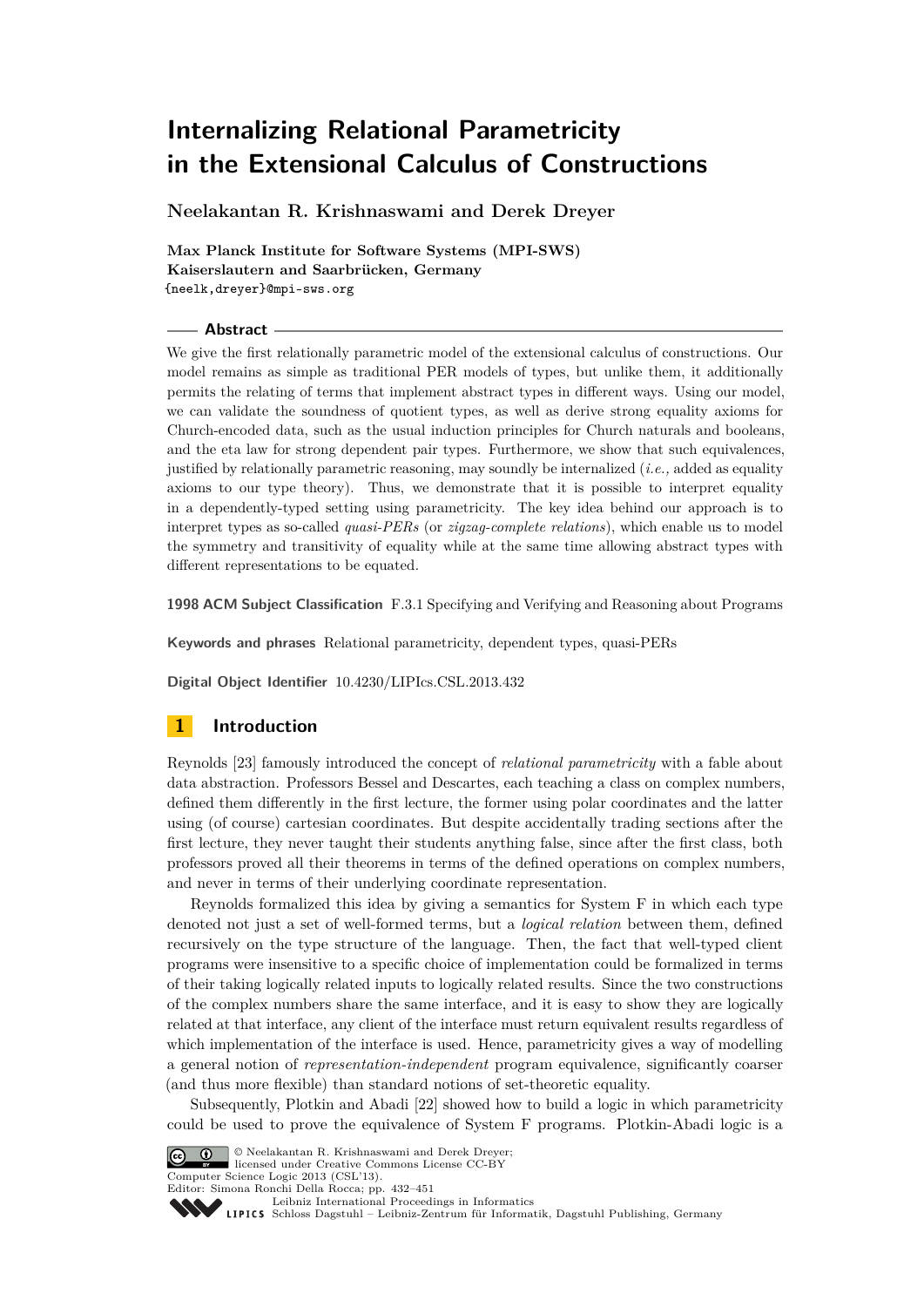system in the LCF tradition, where an external logic is used to reason about the behavior of programs written in a particular programming language. This logic lets us prove, for example, that the polar and cartesian representations of the complex numbers are indeed equal at a suitable existential type.

More recently, there has been a great deal of interest in unifying programming languages with their program logic, by means of dependent type theory [\[21\]](#page-15-2). Dependent type systems allow types to mention program terms and thereby state strong invariants about the behavior of programs. The ability to put strong preconditions on functions means that we can support operations that might be unsafe in general (*e.g.,* unchecked array access) without compromising the safety of the programming language.

However, the notion of equality available in dependent type theory has historically been limited. In intensional type theories  $(e,q, [2])$  $(e,q, [2])$  $(e,q, [2])$ , equality is given purely as the *β*-equality of terms. Even the more generous approach of extensional type theory [\[20,](#page-15-3) [1\]](#page-14-1) still equips each set with an intrinsic notion of equality at the time of its definition. The approach of fixing a notion of equality is at odds with the "outside view" of equality suggested by relational parametricity, where equivalence is determined *relative* to the operations exported to a client. This limitation is especially galling given the recent work of Bernardy *et al.* [\[6\]](#page-14-2), who show that the *syntax* of type theory is wholly compatible with parametricity—every well-typed term in the calculus of constructions respects the relationally parametric interpretation associated with its type—but there is no way to internalize this fact.

As a result, though it is possible to *define* many types such as existentials, coproducts, and dependent pairs, it is not possible to prove that they satisfy the expected equational properties (*e.g.*,  $\eta$ -rules). This is particularly frustrating in a dependently-typed setting, where being able to internalize parametricity properties would greatly facilitate verification.

In this paper, we give the first relationally parametric model of an extensional variant of the calculus of constructions [\[11\]](#page-15-4), by means of a realizability-style interpretation of type theory [\[14\]](#page-15-5). Our model lets us prove equalities and induction principles using parametricitybased reasoning, then internalize these properties as new axioms. In other words, we can *internalize relational parametricity* into our dependent type theory.

We interpret the types of the calculus of constructions by means of a logical relations model, and interpret the identity type using the relations our model defines. However, an off-the-shelf logical relation is only guaranteed to be a reflexive congruence for well-typed terms (the *fundamental property*). Logical relations in general are not necessarily symmetric or transitive, both of which are needed to use the relation as a model of *equality*.

A common approach to gaining symmetry and transitivity is to require the relations interpreting types to be partial equivalence relations (PERs), which are symmetric and transitive by definition. However, we pay a high price for mandating symmetry: relating terms with different representations (*e.g.,* Peano and binary numbers) is no longer possible, since we can no longer relate different things on each side of the relation. Consequently, we can no longer prove representation independence results in a natural way.

Traditionally, this difficulty is resolved by giving a Reynolds-style relational semantics for the language *together* with a PER model in a mutually recursive construction, and proving a correspondence between the two (the *identity extension lemma*). However, this approach more than doubles the work involved in defining a model, which hits particularly hard when facing the complex models of dependent type theory. Moreover, to our knowledge, no such parametric PER models of dependent type theory have yet been developed.

Our key innovation is to model types instead using so-called *quasi-PERs* (a.k.a. *difunctional relations*, or *zigzag-complete relations*), which generalize PERs to the asymmetric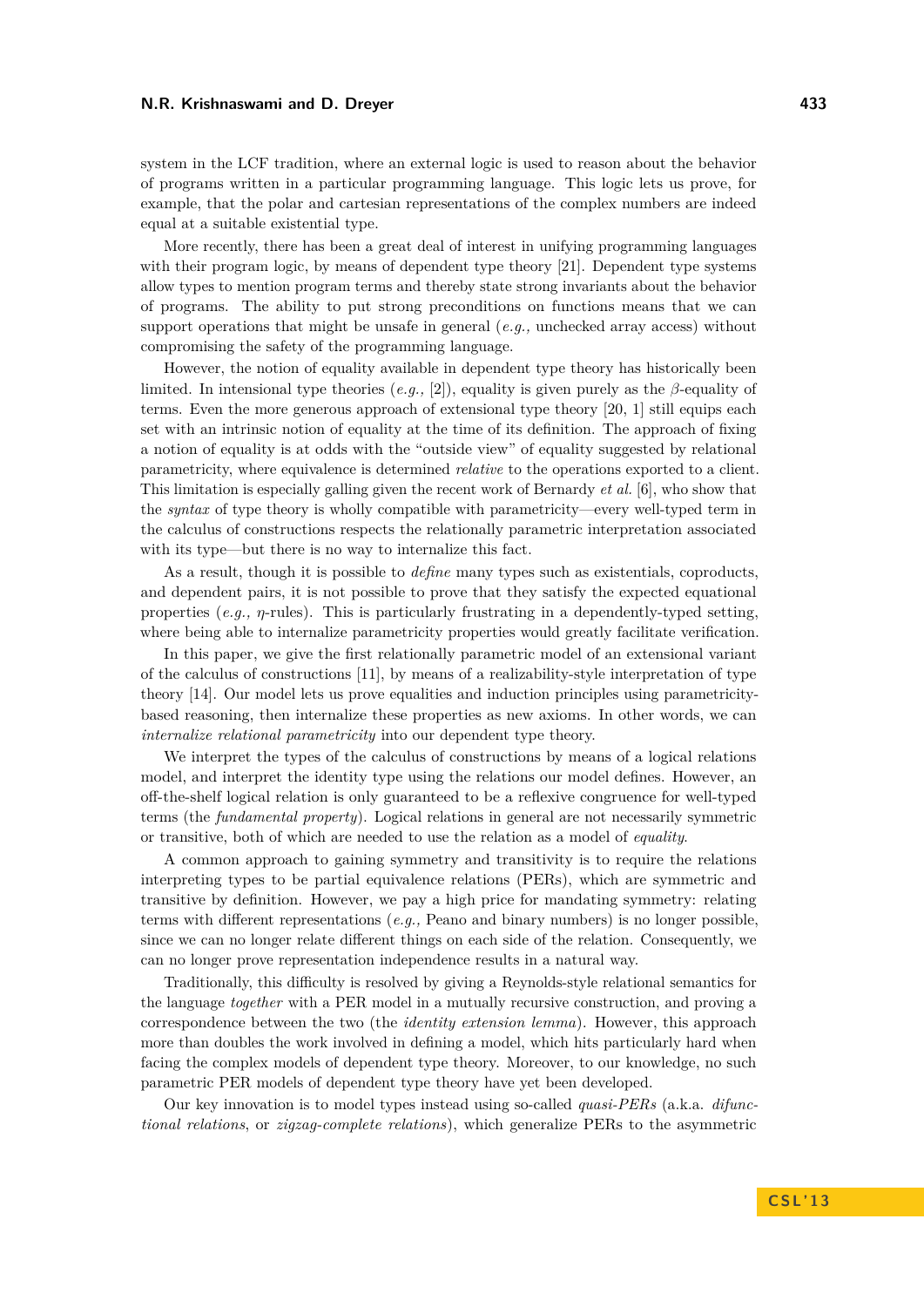<span id="page-2-0"></span>

| $\kappa$                                                                                              | ::= *   \n $\Pi x : X \cdot \kappa   \n        \Pi \alpha : \kappa \cdot \kappa'$            | Kinds       |
|-------------------------------------------------------------------------------------------------------|----------------------------------------------------------------------------------------------|-------------|
| $X, A$                                                                                                | ::= $\Pi \alpha : \kappa \cdot X   \n        \Pi x : X \cdot Y   e = x e'$                   | Types       |
| \n $\lambda x : X \cdot A   A e   \n        \lambda \alpha : \kappa \cdot A   A B   \n        \alpha$ |                                                                                              |             |
| $e$                                                                                                   | ::= x   \n $\lambda x : X \cdot e   e e   \n        \lambda \alpha : \kappa \cdot e   e A  $ | refl Terms  |
| $v$                                                                                                   | ::= $\lambda x : X \cdot e   \n        \lambda \alpha : \kappa \cdot e  $                    | refl Values |
| $\Gamma$                                                                                              | ::= \n $ \n        \Gamma, x : X   \n        \Gamma, \alpha : \kappa$                        | Contexts    |

#### **Figure 1** Syntax.

case. Using quasi-PERs, we give a single relational model which supports symmetry and transitivity of equality *as well as* the relating of terms with differing type representations.

To illustrate this point, we show how to state parametricity axioms for some types familiar from System F such as Church numerals and existentials. Exploiting the presence of type dependency, we also show how parametricity can be used to recover strong dependent pairs  $(i.e., \Sigma x : X, Y \text{ with } \pi_1 \text{ and } \pi_2 \text{ projections}$  from a Church encoding, as well as showing the soundness of quotient types in our model. Proof details can be found in the accompanying extended technical appendix, available online at http://www.mpi-sws.org/~dreyer/.

# **2 Syntax, Typing and Operational Semantics**

Our overall system is an explicitly-typed version of the calculus of constructions, extended with an identity type and an elimination rule for equality based on equality reflection. We use extensional type theory to make equality axioms (e.g.,  $\eta$  for Church encodings of pairs) behave well. In an intensional system, equality axioms make subject reduction fail, since the eliminator for the equality type gets stuck. Extensional type theory makes equality elimination implicit, and so has better computational behavior. In Figure [1,](#page-2-0) we give the syntactic categories of our type system, and in Figure [2,](#page-3-0) we list the judgements in our system. Most of the kinding and typing rules are standard, as is the standard call-by-name evaluation semantics, and so we omit them for space (they can be found in the appendix).

We present our system with distinct syntactic categories for kinds (ranged over by metavariables  $\kappa$ ), types (ranged over by metavariables *X*, *Y*, *A*, *B*, *C*, and type variables  $\alpha$ ,  $\beta$ ) and terms (ranged over by metavariables *e*, and term variables *x, y, z*). We typically adopt the convention of using *A*, *B*, and *C* for type constructors of arbitrary kind, and *X* and *Y* for type constructors of base kind. Almost all of the typing rules are standard for the calculus of constructions, and we discuss only our variations in detail.

Our treatment of equality follows extensional type theory. We introduce identities with refl when two terms are equal, and so the definitional equality for identity types satisfies the uniqueness of identity proofs property (a.k.a. Axiom K  $[17]$ ). We also support equality reflection: if  $\Gamma \vdash e_p : e = X e'$ , then  $\Gamma \vdash e \equiv e' : X$ . This rule makes typechecking undecidable, as typing derivations may need to invent equality proofs. To summarize, our definitional equality is just the *βη*-theory of the lambda calculus plus rules for equality types. For expository reasons, we have not included any parametricity properties in definitional equality, saving these for Section [5.](#page-9-0)

# **3 Semantics**

Our overall semantics is a realizability model, in which types are interpreted as relations between closed terms *e*. However, since the syntactic types appearing within terms are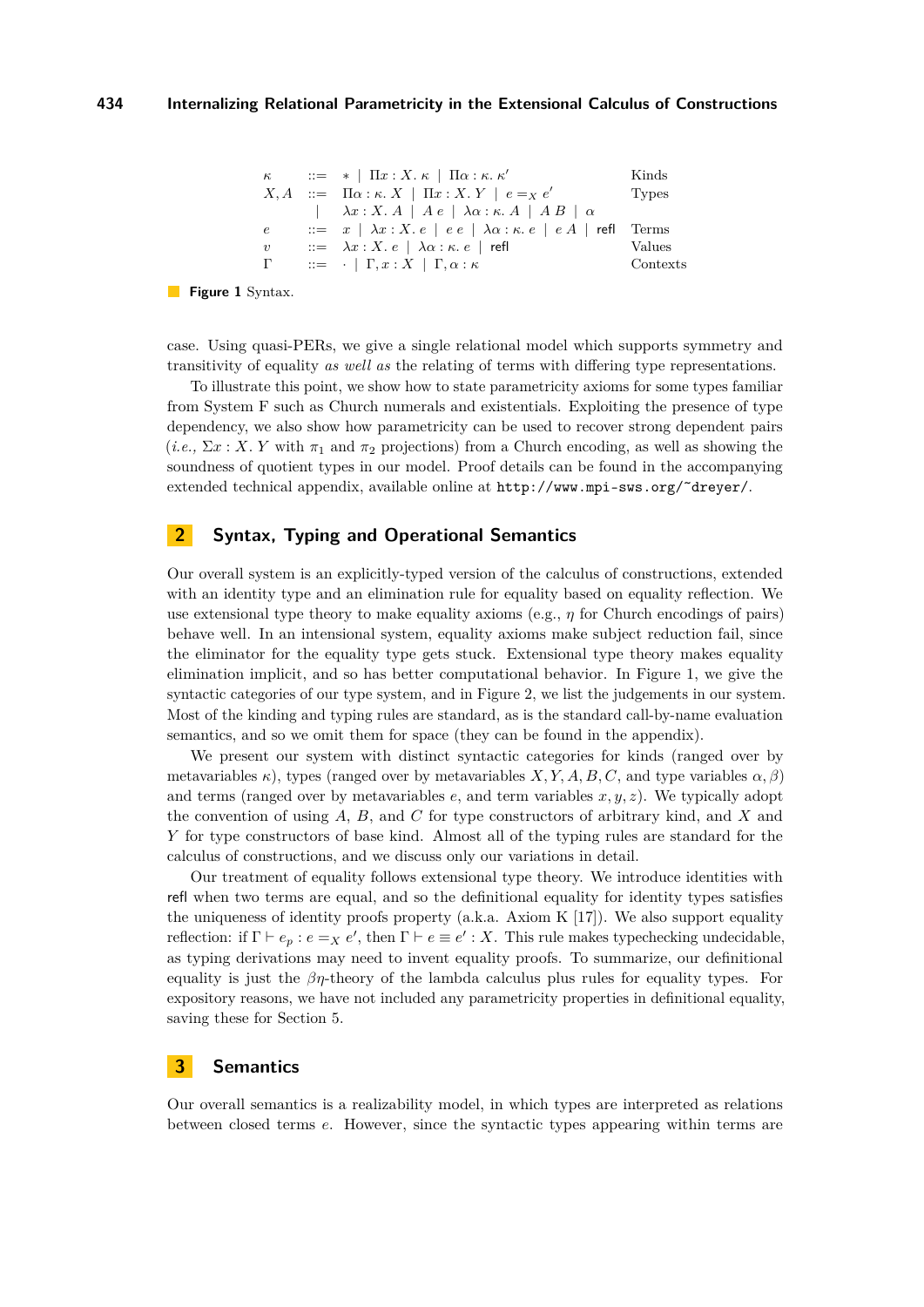<span id="page-3-0"></span>

| $\Gamma$ ok                                                | Context Well-formedness                            | $\Gamma \vdash \kappa :$ kind                      | Kind Well-formedness         |
|------------------------------------------------------------|----------------------------------------------------|----------------------------------------------------|------------------------------|
| $\Gamma \vdash A : \kappa$                                 | Kinding of Type Constructors $\Gamma \vdash e : X$ |                                                    | Typing of Terms              |
| $\Gamma \vdash \kappa \equiv \kappa'$ : kind Kind Equality |                                                    | $\Gamma \vdash A \equiv A' : \kappa$ Type Equality |                              |
| $\Gamma \vdash e \equiv e' : X$                            | Term Equality                                      | $e \mapsto e'$                                     | <b>Operational Semantics</b> |

**Figure 2** Summary of Judgments.

computationally irrelevant, we simplify matters by working with relations over **Exp**, the set of equivalence classes of closed terms modulo differences in syntactic types. That is, in the model, we consider  $\lambda x : X$ .  $e = \lambda x : Y$ .  $e, \lambda \alpha : \kappa \cdot e = \lambda \alpha : \kappa' \cdot e$ , and  $e A = e B$ , for *arbitrary*  $X, Y, \kappa, \kappa', A, B$ . This is analogous to building the model with type-erased terms, and we will sometimes write  $\equiv$  in place of (irrelevant) type annotations and arguments.

# **3.1 Quasi-PERs**

The primary technical innovation in our work is to switch from a PER semantics of types to an interpretation based on *quasi-PERs*, which generalize PERs to the asymmetric case.

**Definition 1.** (Quasi-PER) A quasi-PER between two sets  $\hat{X}$  and  $\hat{Y}$  is a *zigzag-complete* relation  $R \subseteq \hat{X} \times \hat{Y}$ : if  $(x, y) \in R$ , and  $(x', y') \in R$  and  $(x', y) \in R$ , then  $(x, y') \in R$ .

The zigzag condition is best visualized pictorially:



So if *R* tells us that two elements of  $\hat{X}$  are related to a given *y*, then they are related to all the same elements of  $\hat{Y}$ . Indeed, given a QPER  $R \subseteq \hat{X} \times \hat{Y}$ , both  $R \circ R^{-1}$  is a PER on  $\hat{X}$ , and  $R^{-1} \circ R$  is a PER on  $\hat{Y}$ . (All QPERs arise in this way, and so this could equivalently be taken as a definition of quasi-PERs.)

Like PERs, QPERs form a complete lattice. The meet of two QPERs is the intersection, and indeed they are closed under arbitrary intersections. As a result, they also have arbitrary joins, with the join  $\bigcup \mathcal{R}$  defined as the intersection of every QPER containing  $\bigcup \mathcal{R}$ . The join will, in general, have more elements that the union, best illustrated by the direct construction of the join:

$$
\bigcup_{k=1}^{n} \mathcal{R} = \bigcup_{k \in \mathbb{N}} \mathcal{R} = \bigcup_{k \in \mathbb{N}} \mathcal{R} \cup \{(x, y') \mid (x, y) \in \bigsqcup_{k} \mathcal{R} \land (x', y') \in \bigsqcup_{k} \mathcal{R} \land (x', y) \in \bigsqcup_{k} \mathcal{R} \}
$$
\n
$$
\bigcup_{k \in \mathbb{N}} \mathcal{R} = \bigcup_{k \in \mathbb{N}} \bigsqcup_{k} \mathcal{R}
$$

So the join takes the union and fills in all the missing zigzags.

Our reason for using QPERs in our semantics of types is quite simple. When giving a relational type interpretation, we are pulled in two contrary directions. First, we want to use the relation to model representation independence: we want to be able to say that two different implementations of the same interface are equal. For this, we need to consider relations between different sets. Second, we also want to use our logical relation to *define* equality at each type. For this, we (seemingly) need symmetry and transitivity properties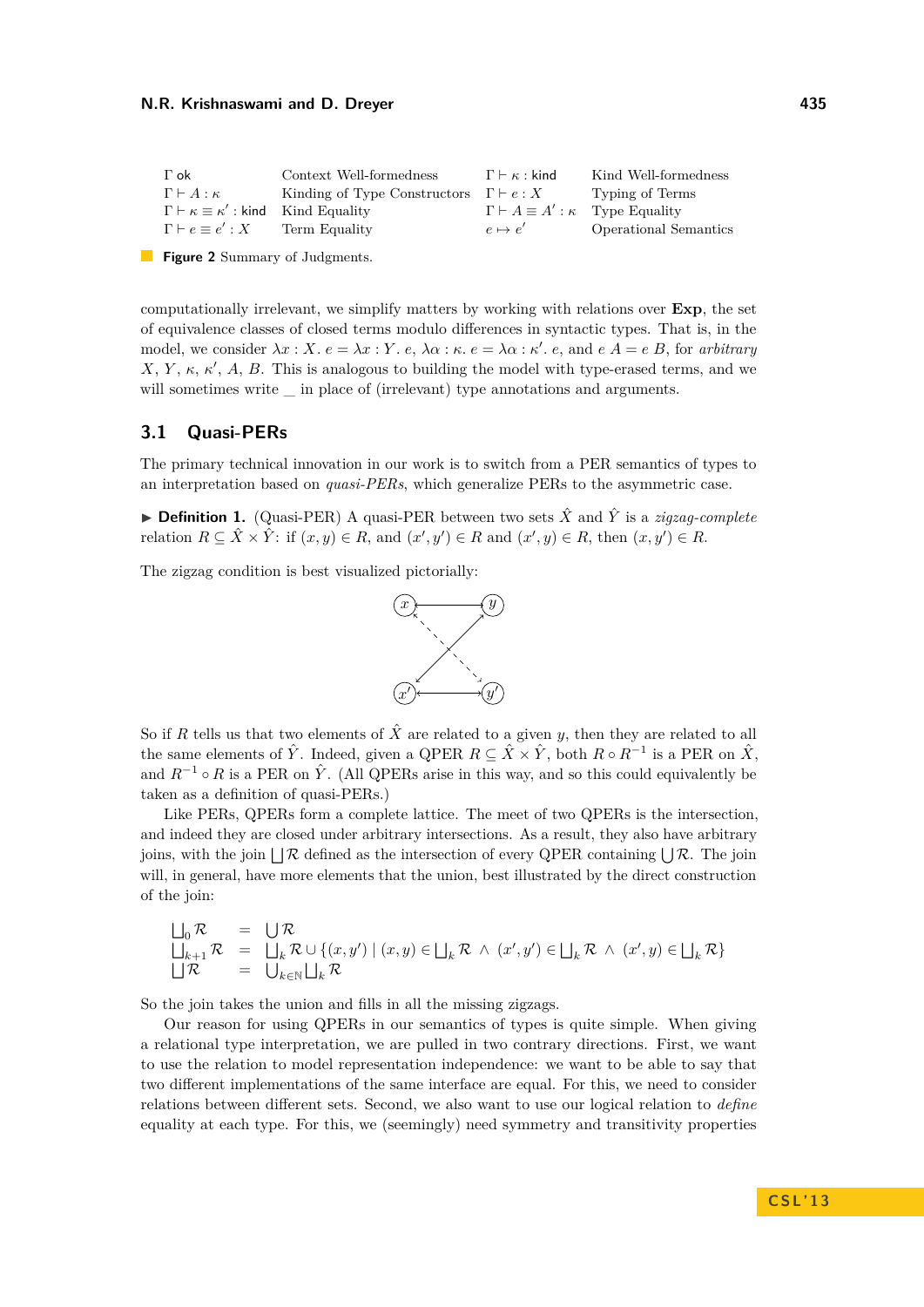on the relations we use to interpret types. These apparently conflicting demands can be reconciled by interpreting types as QPERs. While QPERs are capable of relating terms of different types, they also induce a canonical equivalence relation, which we can use in turn to model equality. The trick is that this equivalence relation is not a relation on terms, but on *pairs of related terms*.

To see how this works, first suppose we have two well-typed terms *e* and *t* at some type *X*. The fundamental property of logical relations will tell us that  $(e_1, e_2) \in [X]$  and  $(t_1, t_2) \in \llbracket X \rrbracket$ , where  $(e_1, e_2)$  and  $(t_1, t_2)$  are essentially *e* and *t* under different, but related, environments. The model of  $e \equiv t : X$  will then be the proposition that  $(e_1, t_2) \in [X]$ .

For the relation to model symmetry, *i.e.*, that  $e \equiv t$  implies  $t \equiv e$  for  $e, t : X$ , we will need to show that  $(e_1, t_2) \in [X]$  (together with the knowledge that  $(e_1, e_2)$  and  $(t_1, t_2)$  are in  $\llbracket X \rrbracket$ , thanks to the fundamental property) implies  $(t_1, e_2) \in \llbracket X \rrbracket$ . But this is *precisely* the definition of zigzag closure!

Similarly, we can show that transitivity holds for well-typed terms. Consider the diagram:



Here,  $(a_1, a_2)$ ,  $(b_1, b_2)$ , and  $(c_1, c_2)$  can again be thought of as programs  $a, b, c$  under different (but related) environments. Given that  $(a_1, b_2)$  and  $(b_1, c_2)$  are in  $\llbracket X \rrbracket$ , the zigzag closure lets us derive  $(a_1, c_2) \in [[X]],$  as required for transitivity.

Consequently, each QPER  $Q \subseteq R \times S$  may also be viewed as a PER on the set  $R \times S$ :

I **Definition 2.** (Canonically induced PER) Every QPER *Q* ⊆ *R* × *S* induces an equivalence relation  $\sim_Q \subseteq Q \times Q$  (and hence a PER on  $R \times S$ ), defined as  $(a_1, a_2) \sim_Q (b_1, b_2)$  iff the zigzag {(*a*1*, a*2)*,*(*b*1*, b*2)*,*(*a*1*, b*2)*,*(*b*1*, a*2)} ⊆ *Q*. (We write ∼ as shorthand for ∼*<sup>Q</sup>* if *Q* is evident from context.)

Hence, a QPER provides a way of telling when pairs of related terms are equivalent. In this sense, our approach reverses the usual method of building parametric models. Instead of building a PER model of types *as well as* a relational model between such PERs, we use QPERs to directly define a relational model, from which a canonical PER model can then be derived after the fact.

## **3.2 A Comparison with PER Models**

Readers familiar with traditional parametric models may be surprised with the QPER structure: since the composition of a QPER with itself is a PER, shouldn't QPERs have merely the same expressive power as PERs? In fact, QPERs give rise to a significantly coarser notion of program equivalence than PERs.

Traditional PER models are symmetric, and therefore cannot relate different implementations of the same type (e.g., PER models cannot show that Peano and binary representations of the natural numbers are equivalent). This deficiency is then rectified by giving a second relational model. However, the asymmetry inherent in QPERs allows us to relate different implementations, *without* having to give two models — indeed, our model seems to validate all of the program equivalences provable in Plotkin-Abadi logic.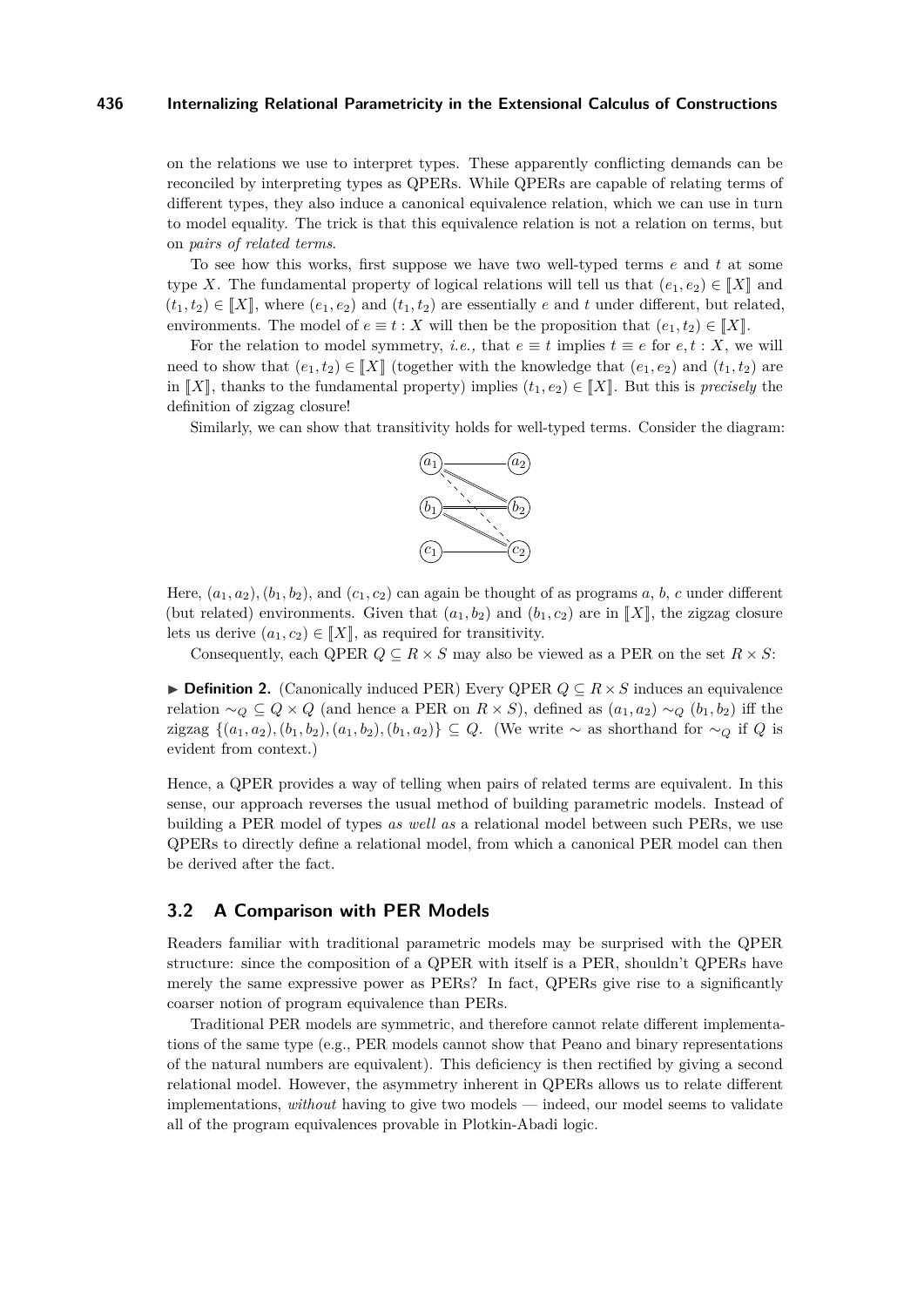<span id="page-5-0"></span>
$$
\text{CAND} \triangleq \left\{ R \in \text{QPER}(\text{Exp}, \text{Exp}) \mid \begin{array}{c} \forall (e_1, e_2) \in R. \ e_1 \downarrow \wedge e_2 \downarrow \wedge \\ \forall (e_1, e_2) \in R, (e'_1, e'_2) \in \text{Exp}^2. \\ e_1 \leftrightarrow^* e'_1 \wedge e_2 \leftrightarrow^* e'_2 \implies (e'_1, e'_2) \in R \end{array} \right\}
$$

**Figure 3** Candidate Relations.

## **3.3 The Semantic Interpretation**

With these preliminaries in place, we can move on to a description of the model.

# **3.3.1 Contexts**

The interpretation of the Γ ok judgment is the *set of grounding environments*  $\gamma$  that satisfy it. We give the interpretation in Figure [4.](#page-6-0)

An environment  $\gamma$  is in the interpretation of the empty context iff it is the empty environment. It is in the interpretation of the context  $\Gamma, x : X$  ok iff it is an element of  $\Gamma$  ok, together with a pair  $(e, e')$  of closed terms from the interpretation of  $\Gamma \vdash X : *$ . Finally, *γ* is in the interpretation of the context  $\Gamma, \alpha : \kappa$  ok iff it is an element of  $\Gamma$  ok,, together with a tuple  $((A, A'), R)$ . Here, *A* and *A'* are closed syntactic types, and *R* is the semantic interpretation of the type. Note that there are no well-formedness constraints on the *syntactic* types  $A$  and  $A'$ : we do not need them, since the operational semantics never examines a type constructor, and the relation *R* carries all the necessary semantic constraints.

In Figure [4,](#page-6-0) we also define a notion of equivalence  $\gamma \sim_{\Gamma \text{ok}} \gamma'$  on environments. This relation says that the relations *R* and *R'* to which  $\gamma$  and  $\gamma'$  map the same type variable *α* must be equal, and that pairs of terms  $(e_1, e'_1)/x$  and  $(e_2, e'_2)/x$  must lie in the same equivalence class of the relation. The  $\sim_{\Gamma \text{ok}}$  relation is indeed a PER, but actually proving that fact can only be done after the proof of soundness of the interpretation of types and kinds. This is due to the fact that the definition is "biased"—the second line asymmetrically uses  $\Vert \Gamma \vdash X : \Vert \gamma_1$  on the right-hand side.

In Figure [5,](#page-6-1) we give notation concerning environments that we will use in the sequel. *γ* contains left- and right-bindings for each of the variables in its domain;  $γ_1$  is the left projection of the environment, and  $\gamma_2$  is the right projection. We write  $\gamma(e)$  to indicate the pair of terms we get from the left and right projections of  $\gamma$  applied to *e*.

## **3.3.2 Kinds**

We give the semantics of kinds in Figure [7.](#page-7-0) We begin by giving a "pre-interpretation" function  $\|\cdot\|$  (defined in Figure [6\)](#page-7-1), which gives an approximate interpretation of kinds, without reference to term or type arguments. This interpretation is less precise than we want, but is a useful device to simplify the argument that our main interpretation function  $\llbracket \cdot \rrbracket$  is well-defined. That main interpretation of kinds,  $\llbracket \Gamma \vdash \kappa : \mathsf{kind} \rrbracket$ , on the other hand, *is* relative to a context  $\gamma$ . The interpretation of the base kind  $\Gamma \vdash * :$  kind, given in Figure [3,](#page-5-0) is a slight restriction of the set of quasi-PERs on terms. Namely, we restrict ourselves to quasi-PERs of *terminating* terms, closed under expansion and reduction.

The interpretation of the higher kind  $\Gamma \vdash \Pi \alpha : \kappa \cdot \kappa'$  : kind is morally a currying of the interpretation  $\Gamma, \alpha : \kappa \vdash \kappa' :$  kind. In particular, it is the subset of functions  $\|\kappa\| \to \|\kappa'\|$ , such that (1) we ignore the syntactic part of an argument triple  $((X_1, X_2), R)$  (the condition in the first line of the interpretation in Figure [7\)](#page-7-0), and (2) on any argument  $R \in \llbracket \Gamma \vdash \kappa : \text{kind} \rrbracket \gamma$ , the result is in  $[\![\Gamma,\alpha:\kappa \vdash \kappa':\text{kind}]\!]$  ( $\gamma$ , (( $A_1, A_2$ ),  $R$ )*/α*) (the second and third lines of the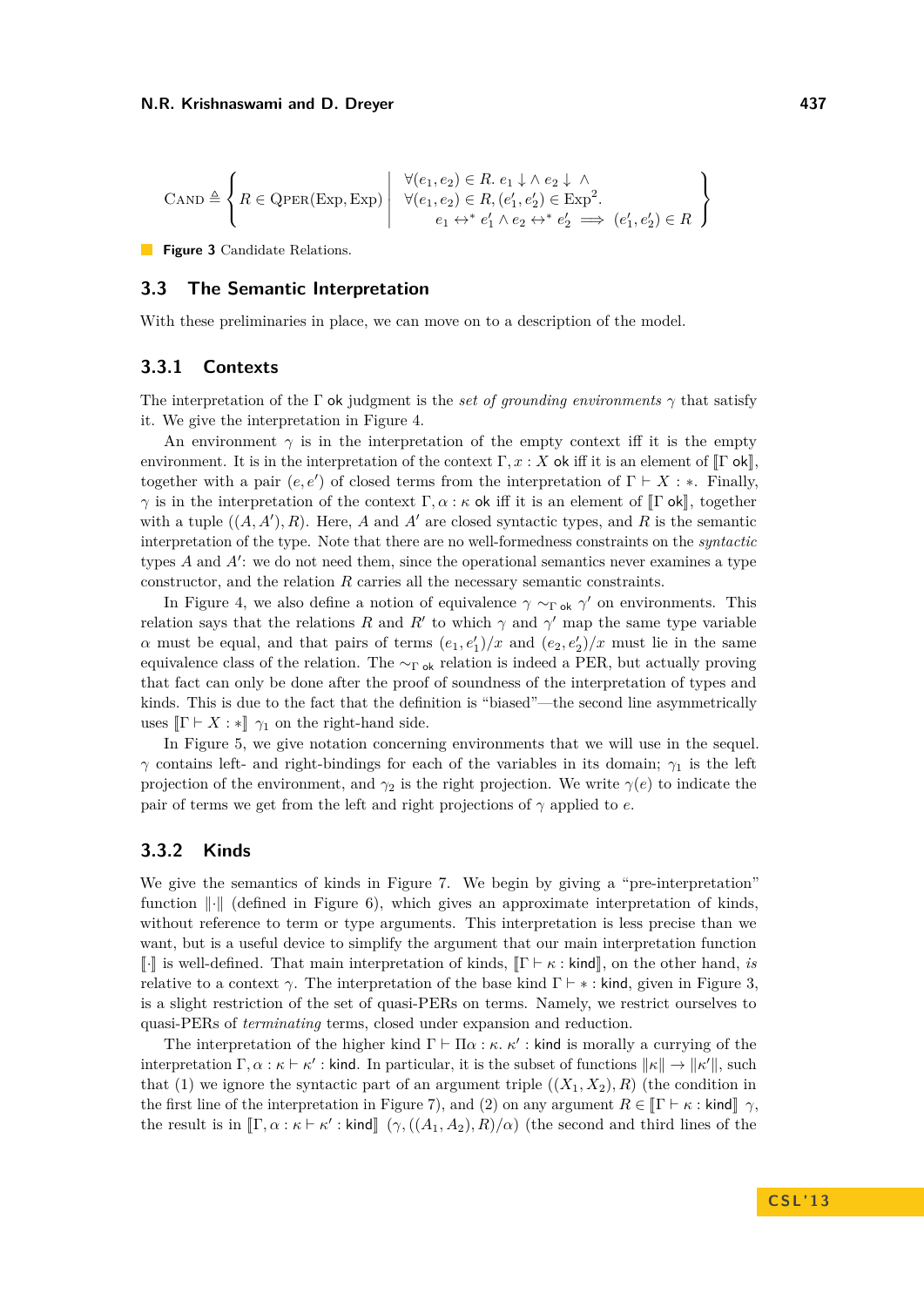<span id="page-6-0"></span> $\begin{array}{lll} \llbracket \Gamma \text{ ok} \rrbracket & \in & \mathcal{P}(\|\Gamma\|) \\ \llbracket \cdot \text{ ok} \rrbracket & = & \{\langle \rangle\} \end{array}$  $\begin{array}{cc} \lbrack \cdot \text{ ok} \rbrack \quad \text{or} \quad \text{K} \quad \text{S} \end{array}$  $[\Gamma, x : X \text{ ok}] = \{(\gamma, (e, e')/x) \mid \gamma \in [\Gamma \text{ ok}] \land (e, e') \in [\Gamma \vdash X : \ast] \gamma\}$  $[\![\Gamma,\alpha:\kappa \text{ ok}]\!] = \{(\gamma,((X,X'),R)/\alpha) \bigm| \gamma \in [\![\Gamma \text{ ok}]\!] \wedge ((X,X'),R) \in \text{Type}^2 \times [\![\Gamma \vdash \kappa:\text{kind}]\!] \; \gamma \}$  $\langle \rangle \sim_{\text{ok}} \langle \rangle$  always  $(γ<sub>1</sub>, (e<sub>1</sub>, e'<sub>1</sub>)/x) ∼<sub>(Γ,x:X ok)</sub> (γ<sub>2</sub>, (e<sub>2</sub>, e'<sub>2</sub>)$  $\gamma_2'$ / $x$ )  $\iff \gamma_1 \sim_{\Gamma} \circ k \gamma_2 \wedge (e_1, e'_1) \sim_{\llbracket \Gamma \vdash X : * \rrbracket \gamma_1} (e_2, e'_2)$  $(\gamma_1, (\overline{A}, R_1)/\alpha) \sim_{(\Gamma, \alpha: \kappa, \text{ok})} (\gamma_2, (\overline{B}, R_2)/\alpha) \iff \gamma_1 \sim_{\Gamma \text{ok}} \gamma_2 \wedge R_1 = R_2$ 

<span id="page-6-1"></span>**Figure 4** Interpretations of Contexts and Environment Equivalence.

$$
(\langle\rangle)_i = \langle\rangle \qquad \gamma(e) = (\gamma_1(e), \gamma_2(e))
$$
  
\n
$$
(\gamma, (e_1, e_2)/x)_i = \gamma_i, e_i/x \qquad \gamma(A) = (\gamma_1(A), \gamma_2(A))
$$
  
\n
$$
(\gamma, ((A_1, A_2), R)/\alpha)_i = \gamma_i, A_i/\alpha \qquad \gamma(\kappa) = (\gamma_1(\kappa), \gamma_2(\kappa))
$$

**Figure 5** Notation.

interpreting clause in Figure [7\)](#page-7-0). On anything outside the dependent domain, we force the result to be a fixed ("dummy") element  $I_{\kappa'} \in ||\kappa'||$  (the fourth line). While not technically necessary, this last condition simplifies the proof, by freeing us of the need to quotient by the irrelevant possible values of a kind outside the domain of the context. Similarly, elements of  $\Gamma \vdash \Pi x : X \cdot \kappa'$ : kind are the currying of the interpretation  $\Gamma, x : X \vdash \kappa'$ : kind, with the condition that elements return the same result for all equivalent pairs  $(e_1, e_2) \sim_{\hat{X}} (e'_1, e'_2)$ , where  $\hat{X} = \mathbb{I}\Gamma \vdash X : \mathbb{I}$   $\gamma$  is the relational interpretation of X.

## **3.3.3 Type Constructors**

In Figure [8,](#page-8-0) we give the interpretation of the type constructors of our language, as a function that takes a kinding derivation and returns an element of the appropriate semantic kind. The first line of the definition says that the interpretation of  $\Gamma \vdash \alpha : \kappa$  proceeds by looking up  $\alpha$  in the environment argument  $\gamma$ , and returning the relation component of the triple. (Here and elsewhere, we use overbar notation to denote pairs, *e.g.*,  $\overline{A}$  denotes  $(A, A')$ .)

The interpretation of a lambda-abstraction  $\lambda \alpha : \kappa$ . A is just a function that takes an argument in  $\kappa$ , and returns the result of interpreting  $A$  in an extended environment. Likewise, a type constructor application *A B* takes the meaning of *A*, and passes it the syntax and semantics of *B*. Similarly, a term abstraction  $\lambda x : X$ . A just returns a function which takes a pair  $(e, e')$ , and returns the interpretation of  $A$  in an extended environment, and application *A e* passes  $\gamma(e)$ , the pair of related instantiations of *e*, to the interpretation of *A*.

When the kind conversion rule is used to replace the kind of the constructor with an equivalent one, we simply interpret the subderivation and return that as our answer. As a result, however, we need an easy-to-prove coherence property for our semantic interpretations, stating that the interpretation of *A* is the same at any kind it inhabits (see the appendix).

Next, we give the interpretations of types of base kind. The kinding interpretation requires that such types be interpreted as relations (specifically, QPERs) between terms. The interpretation of the function type  $\Pi x : X, Y$  is the set of (terminating) terms that take related arguments in  $X$  to related results in  $Y$ , in the context extended by the argument pair. This is essentially the usual rule for function types in logical relations, adjusted to support dependency. The interpretation of the polymorphic type  $\Pi \alpha : \kappa$ . X puts a pair of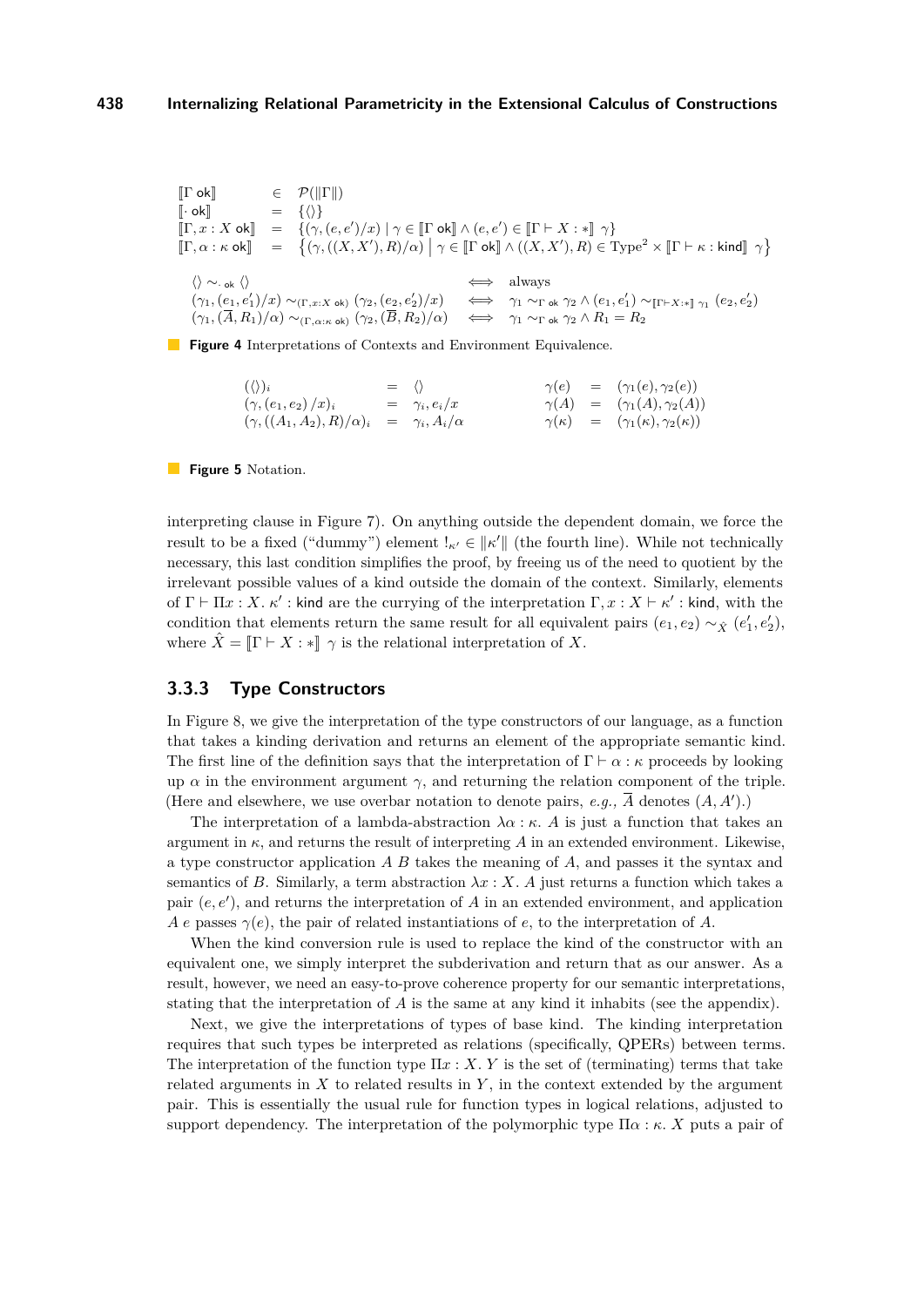<span id="page-7-1"></span>
$$
\|*\| = \text{Rel}(\text{Exp}, \text{Exp}) \qquad \|\cdot\| = \{ \langle \rangle \} \|\Pi x : X \cdot \kappa\| = \text{Exp}^2 \to \|\kappa\| \|\Pi \alpha : \kappa \cdot \kappa'\| = (\text{Type}^2 \times \|\kappa\|) \to \|\kappa'\| \| \cdot \mathbf{E}_{\mathbf{X}} \cdot \mathbf{X} \cdot \mathbf{X}\| = \left\{ (\gamma, \bar{e}/x) \mid \gamma \in \|\Gamma\| \land \bar{e} \in \text{Exp}^2 \} \|\Pi \alpha : \kappa \cdot \kappa'\| = (\text{Type}^2 \times \|\kappa\|) \to \|\kappa'\| \| \cdot \mathbf{E}_{\mathbf{X}} \cdot \kappa \cdot \mathbf{X}\| = \left\{ (\gamma, (\bar{A}, R)/\alpha) \mid \begin{array}{l} \gamma \in \|\Gamma\| \land \\ \lambda \in \text{Type}^2 \land \\ R \in \|\kappa\| \end{array} \right\}
$$
\n
$$
\lim_{\substack{z \to \kappa \\ z \in \mathbf{X} \times \kappa \\ z \in \mathbf{X} \times \kappa \cdot \kappa' = \lambda(\bar{A}, R) \in \text{Type}^2 \times \|\kappa\|. \; 1_{\kappa'}}
$$

<span id="page-7-0"></span>**Figure 6** Pre-Interpretations of Kinds and Contexts.

$$
[\![\Gamma \vdash \kappa : \mathsf{kind}]\!] \in [\![\Gamma]\!] \rightarrow \mathcal{P}(\|\kappa\|)
$$

$$
\begin{array}{rcl} \left[\!\!\left[ \Gamma \vdash * : \text{kind} \right]\!\!\right] \, \gamma & = & \mathrm{CAND} \\[1mm] \left[\!\!\left[ \Gamma \vdash \Pi \alpha : \kappa. \, \kappa' : \text{kind} \right]\!\!\right] \, \gamma & = & \left\{ T \in \left\|\!\!\left[ \Pi \alpha : \kappa. \, \kappa' \right]\!\!\right\} \right. \\[1mm] \left.\left.\!\!\!\left[\!\!\!\left[ \Gamma \vdash \Pi \alpha : \kappa. \, \kappa' : \text{kind} \right]\!\!\right] \, \gamma & = & \left\{ T \in \left\|\!\!\left[ \Pi \alpha : \kappa. \, \kappa' \right]\!\!\right\} \right. \\[1mm] \left.\!\!\!\left.\!\!\!\left[\!\!\!\left[ \nabla \overline{A}, R \right) \in \left\|\!\!\left[ \Gamma \vdash \kappa : \text{kind} \right]\!\!\right]\!\right. \gamma. \\[1mm] \left.\!\!\!\left.\!\!\!\left[\!\!\!\left[ \Gamma \vdash \Pi x : X. \, \kappa : \text{kind} \right]\!\!\right]\right. \gamma & = & \left.\!\!\!\!\left.\!\!\!\!\left[ \kappa \right. \hat{X} = \left\|\!\!\left[ \Gamma \vdash X : * \right]\!\!\right]\!\!\right. \right\} \\[1mm] \left.\!\!\!\!\left.\!\!\!\!\left.\!\!\!\!\left.\!\!\!\left[\!\!\!\left[ \nabla \overline{A}, R \right) \in \left\|\!\!\left[ \Gamma \vdash \kappa : \text{kind} \right]\!\!\right]\right. \right. \right. \gamma. \left.\!\!\!\!\left.\!\!\!\!\left.\!\!\!\!\left.\!\!\!\!\left.\!\!\!\!\left.\!\!\!\!\left.\!\!\!\!\left[ \Gamma \vdash \kappa : \text{kind} \right]\!\!\right]\right. \right. \right. \right) \\[1mm] \left.\!\!\!\!\!\left.\!\!\!\!\!\left.\!\!\!\!\!\left.\!\!\!\!\!\left.\!\!\!\!\left.\!\!\!\!\left.\!\!\!\!\left.\!\!\!\!\left[\Gamma \vdash X : * \right]\!\!\right]\right. \right. \right. \right. \right) \left. \!\!\!\!\!\left.\!\!\!\!\!\left.\!\!\!\!\!\left.\!\!\!\!\left.\!\!\!\!\left.\!\!\!\!\left.\!\!\!\!\left.\!\!\!\!\right.\right. \right. \right. \right. \right) \right
$$

**Figure 7** Interpretations of Kinds.

type abstractions in the relation, if for each relation *R* in kind  $\kappa$ , their bodies are related at the term relation for *X*, in the environment augmented with *R* for  $\alpha$ .

A pair of terms reducing to (refl, refl) inhabit the identity type  $e_1 = X e_2$  only when *γ*<sub>1</sub>(*e*<sub>1</sub>) and *γ*<sub>2</sub>(*e*<sub>2</sub>) are related at *X* (alternatively, *γ*(*e*<sub>1</sub>) ~ *χ γ*(*e*<sub>2</sub>)). Since the identity type is interpreted by a relation containing at most one pair of values, we validate axiom K.

# **4 Soundness**

Our main theorem is a proof of Reynolds' fundamental property for our language. By induction over derivations, we can show that every well-typed term is related to itself by the relational interpretation of its type. Our proof proceeds in two stages.

- **1.** Using the pre-interpretation of contexts and kinds given in Figure [6,](#page-7-1) which are clearly welldefined, we first show basic structural properties of the main semantic interpretation—namely, that it is well-defined, that it is coherent, and that it satisfies semantic weakening and substitution properties. (For space reasons, we do not state the exact lemmas in this extended abstract, but the lemmas and their proofs can be found in the appendix.)
- **2.** Then, we prove the fundamental property. This is a large structural induction over the syntax of kind, type, and term derivations, as well as equality derivations. We state the fundamental property below, and give the complete proof in the appendix.

# **4.1 The Pre-Interpretation and Structural Properties**

The pre-interpretation of kinds  $\|\kappa\|$  (Figure [6\)](#page-7-1) interprets  $\kappa$  as a set, by induction on the syntax of  $\kappa$ , ignoring term and type indices. The pre-interpretation  $\|\Gamma\|$  merely characterizes the *shape* of environments that semantically realize  $\Gamma$ , without placing any interesting invariants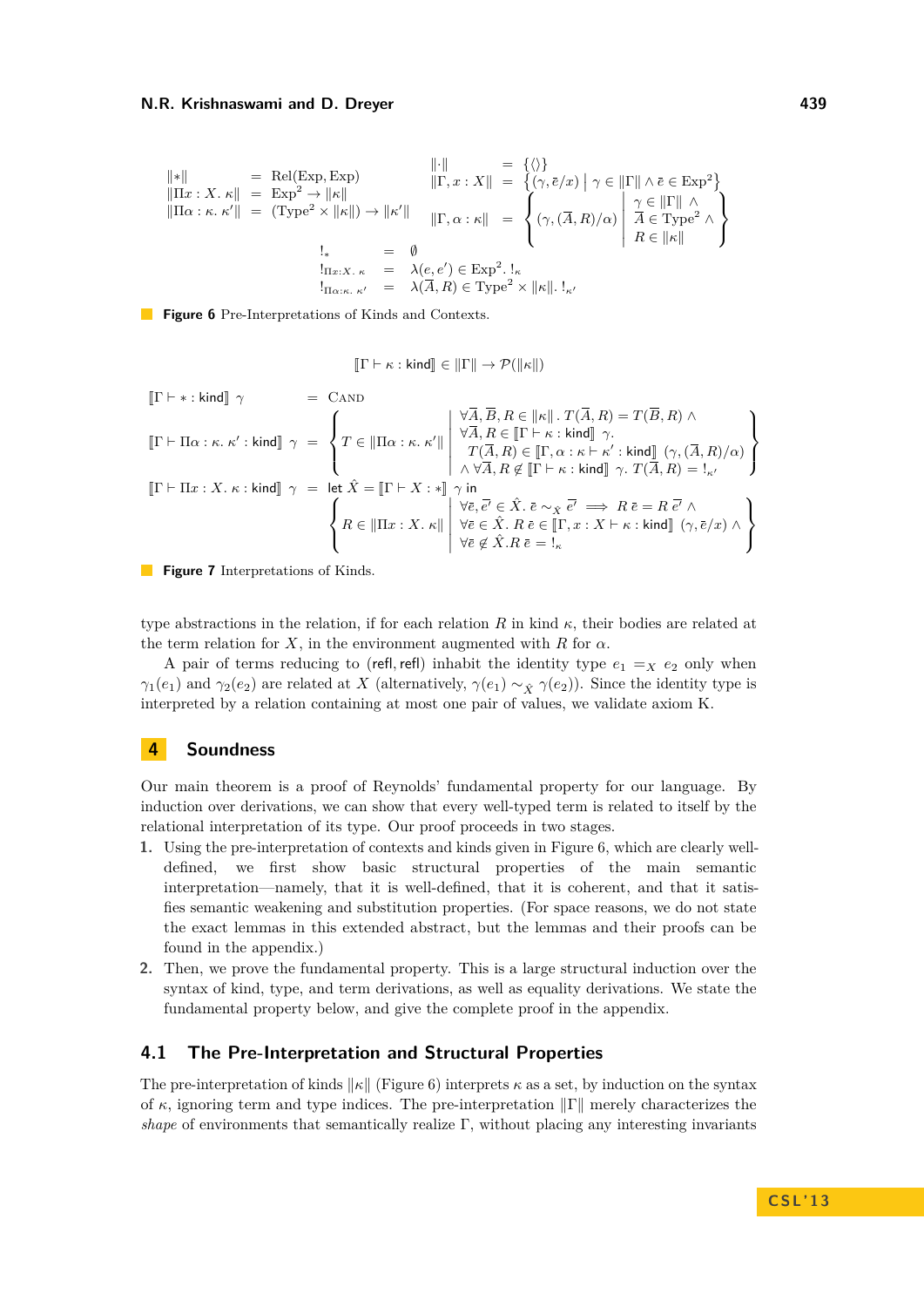$$
[\![ \Gamma \vdash A : \kappa ]\!] \in [\![ \Gamma ]\!] \rightarrow [\![ \kappa ]\!]
$$

<span id="page-8-0"></span> $\left[\Gamma, \alpha : \kappa, \Gamma' \vdash \alpha : \kappa \right]$   $\gamma$  = *R* if  $\gamma(\alpha) = (\overline{A}, R)$  $[\![\Gamma\vdash \lambda\alpha:\kappa. A:\Pi\alpha:\kappa.\ \kappa']\!] \ \ \gamma \ \ = \ \ \lambda(\overline{B},R).\left\{ \begin{array}{lcl} [\![\Gamma,\alpha:\kappa\vdash A:\kappa']\!] \ \ (\gamma,(\overline{B},R)/\alpha) \ \ \text{if} \ \ R\in [\![\Gamma\vdash \kappa:\textsf{kind}]\!] \ \ \gamma \ \ \text{otherwise} \end{array} \right.$  $[\![\Gamma \vdash A \ B : [B/\alpha] \kappa' ]\!]$   $\gamma$  =  $[\![\Gamma \vdash A : \Pi \alpha : \kappa \kappa' ]\!]$   $\gamma$   $(\gamma(B), [\![\Gamma \vdash B : \kappa ]\!]$   $\gamma$  $\llbracket \Gamma \vdash \lambda x : X. \ A : \Pi x : X. \ \kappa \rrbracket \ \ \gamma \ = \ \lambda \bar{e} \cdot \left\{ \begin{aligned} &\llbracket \Gamma, x : X \vdash A : \kappa \rrbracket \ \ (\gamma, \bar{e}/x) &\text{if } \bar{e} \in \llbracket \Gamma \vdash X : \ast \rrbracket \ \ \gamma \ \text{otherwise} \end{aligned} \right.$  $[\![\Gamma \vdash A \ e : [e/x] \kappa]\!] \ \ \gamma \qquad \qquad = \ \ [\![\Gamma \vdash A \ \vdots \ \Pi x \ \vdots \ X \ \ldots \ \rdash \ ] \ \ \gamma \ \gamma(e)$  $\llbracket \Gamma \vdash A : \kappa \rrbracket \gamma$  =  $\llbracket \Gamma \vdash A : \kappa' \rrbracket \gamma$  (when  $\Gamma \vdash \kappa \equiv \kappa' : \mathsf{kind}$ )  $\llbracket \Gamma \vdash \Pi x : X. Y : * \rrbracket \gamma =$  $\sqrt{ }$  $\left| \right|$  $\overline{\mathcal{L}}$  $(e_1, e'_1)$   $e_1$  ↓ ∧  $e'_1$  ↓ ∧  $\forall (e_2, e'_2) \in [\![ \Gamma \vdash X : \ast ] \!] \gamma.$ <br>  $(e_1 e_2, e'_1 e'_2) \in [\![ \Gamma, x : X \vdash Y : \ast ] \!] \gamma, (e_2, e'_2)/x)$  $\mathcal{L}$  $\mathcal{L}$  $\int_{S}$  $\llbracket \Gamma \vdash \Pi \alpha : \kappa. X : * \rrbracket \gamma =$  $\sqrt{ }$  $\frac{1}{2}$  $\mathcal{L}$  $(e,e')$  *e* ↓ ∧ *e* 0 ↓ ∧  $\forall A, A', R \in [\![\Gamma \vdash \kappa : \mathsf{kind}]\!]$   $\gamma$ .<br>  $(e A, e' A') \in [\![\Gamma, \alpha : \kappa \vdash X : *]\!]$   $(\gamma, ((A, A'), R)/\alpha)$  $\lambda$  $\mathcal{L}$  $\left| \right|$  $[\![\Gamma \vdash e_1 =_X e_2 : * \!] \gamma = \{ (e, e') \mid e \mapsto^* \text{ refl} \land e' \mapsto^* \text{ refl} \land (\gamma_1(e_1), \gamma_2(e_2)) \in [\![\Gamma \vdash X : * \!] \gamma \}$ 

**Figure 8** Interpretations of Type Constructors.

on them. This turns out to be sufficient for "bootstrapping" purposes (*i.e.,* for defining the main semantic interpretations  $\lceil \cdot \rceil$ ), as well as for proving various properties like semantic weakening and substitution. By virtue of their being hygienic and structural, these properties hold under the assumption that the environments they quantify over merely belong to the *pre*-interpretation of contexts rather than the main interpretation. As a result, we can establish these properties independently of the fundamental theorem, and thus rely on them freely (not just inductively) when proving the fundamental theorem.

# <span id="page-8-1"></span>**4.2 Fundamental Property**

Like the structural properties, we show the fundamental theorem by an inductive case analysis of the typing derivation. Unlike the structural properties, the fundamental theorem *does* require that environments  $\gamma$  be semantically well-formed (*i.e.*, are elements of  $\Gamma$  ok $\Gamma$ ). Furthermore, we will need to show that the interpretations are appropriately invariant with respect to environment equivalence ( $\gamma \sim_{\Gamma \text{ok}} \gamma'$ ). Since there are many different judgment forms, we have to give clauses for each judgment form.

## **Findamental Property**).

- *Suppose*  $\Gamma$  ok, and  $\gamma, \gamma' \in [\Gamma \text{ ok}]$  *such that*  $\gamma \sim \gamma'$ . Then:
- **1.** *If*  $D::\Gamma \vdash \kappa:\text{kind}, \text{ then } \llbracket D \rrbracket \gamma = \llbracket D \rrbracket \gamma'.$ <br> **2.** *If*  $D::\Gamma \vdash A::\mu$  *then*  $\llbracket D \rrbracket :: \Gamma \Box \llbracket A \rrbracket$
- **2.** *If*  $D::\Gamma \vdash A:\kappa$ *, then*  $[D]$   $\gamma = [D]$   $\gamma'$ .
- **3.** *If*  $D::\Gamma \vdash e:X$  *then*  $\gamma(e) \sim \gamma'(e) \in [\Gamma \vdash X : *]]$   $\gamma$ .
- **4.** *If*  $D :: \Gamma \vdash A : \kappa$ *, then*  $\llbracket D \rrbracket \ \ \gamma \in \llbracket \Gamma \vdash \kappa : \text{kind} \rrbracket \ \ \gamma$ *.*
- **5.** *If*  $\Gamma \vdash \kappa \equiv \kappa'$ : kind, then  $\llbracket \Gamma \vdash \kappa : \text{kind} \rrbracket$   $\gamma = \llbracket \Gamma \vdash \kappa' : \text{kind} \rrbracket$   $\gamma'$ .
- **6.** *If*  $\Gamma \vdash A \equiv A' : \kappa$ , then  $\left[\Gamma \vdash A : \kappa\right] \gamma = \left[\Gamma \vdash A' : \kappa\right] \gamma'$ .
- **7.** *If*  $\Gamma \vdash e_1 \equiv e_2 : X$ *, then*  $\gamma(e_1) \sim \gamma'(e_2) \in [\Gamma \vdash X : *] \gamma$ *.*

This theorem justifies the use of parametricity reasoning about our language, since all well-typed terms are self-related by the corresponding relational interpretations of types. As a corollary, parametricity implies consistency: since the relational interpretation of the type  $\Pi\alpha$ : \**.*  $\alpha$  is empty, it must also be a syntactically uninhabited type.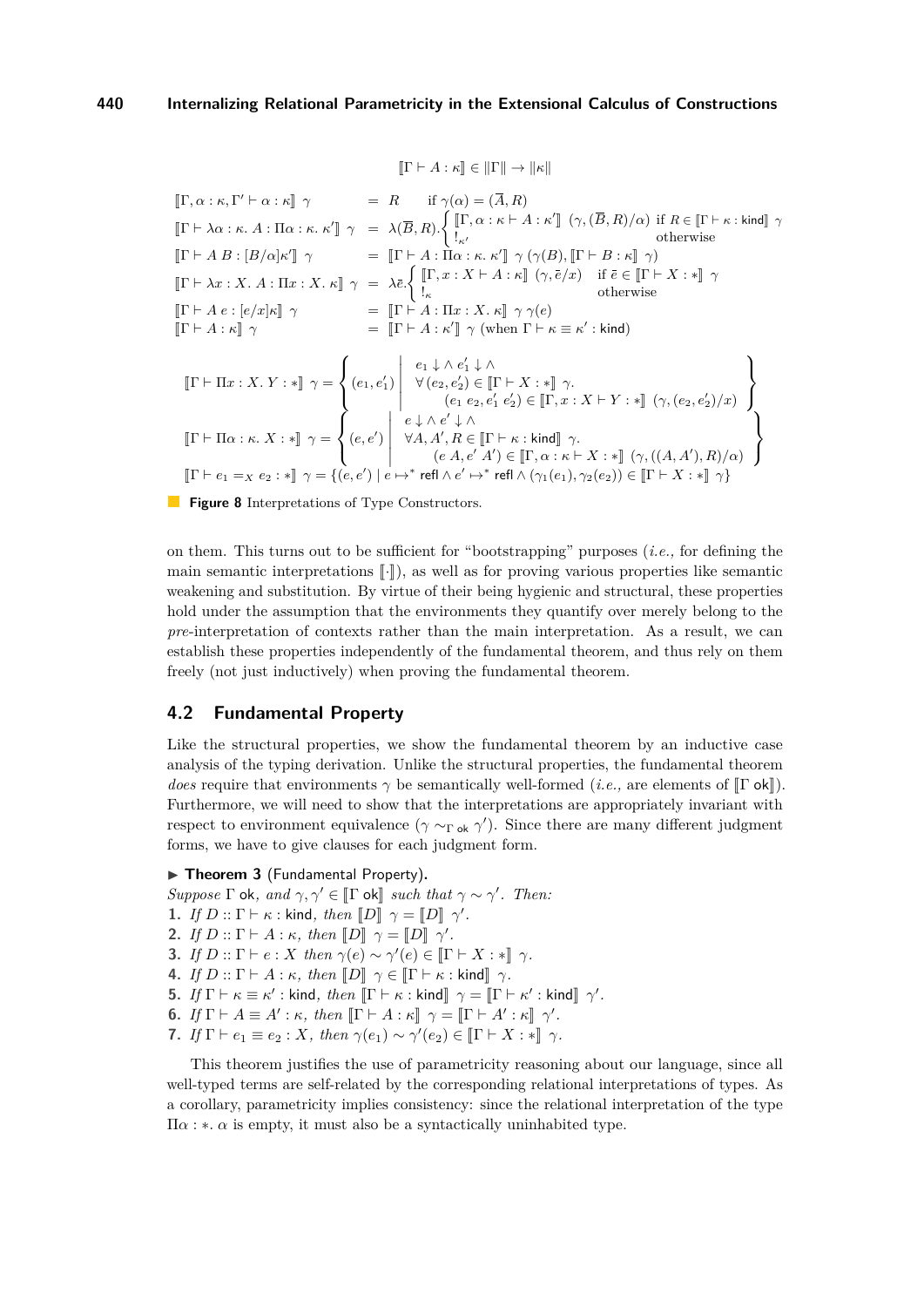# <span id="page-9-0"></span>**5 Examples**

In all of the following proofs we assume Γ is well-formed, and that environment *γ* inhabits  $\llbracket \Gamma$  ok $\rrbracket$  in order to appeal to the fundamental property.

# **5.1 Sums and Natural Numbers**

Recall the Church encodings of some the basic data types in System  $F$  — the empty type 0 as Π*α* : ∗*. α*, the sum type *A*+*B* as Π*α* : ∗*.* (*A* → *α*) → (*B* → *α*) → *α*, and the natural numbers N as  $\Pi \alpha : \alpha \to (\alpha \to \alpha) \to \alpha$ . Our model validates the expected  $\beta$  and  $\eta$  properties for these types. The proofs follow on the standard lines, and so we leave the details to the appendix. It is also possible to use parametricity to internalize the induction principles. This is more convenient to state with dependent records, so we will give that example next.

### **5.2 Dependent Records**

Cartesian products can be defined in the usual way, and there are no surprises with them. More interesting is the fact that dependent records  $(\Sigma$ -types) are realizable in our model.

 $\Sigma x : X, Y \triangleq \Pi \alpha : *$ . ( $\Pi x : X, Y \rightarrow \alpha$ )  $\rightarrow \alpha$ 

with the introduction form:

pair  $x y \triangleq \lambda \alpha : * \lambda k : \Pi x : X, Y \rightarrow \alpha, k x y$ 

However, when it comes to eliminators, this type looks like a *weak* pair type, corresponding to a type with an eliminator let  $(x, y) = p$  in  $e'$ , rather than projective eliminators like  $\pi_1(p)$ and  $\pi_2(p)$ . In the absence of parametricity, this is correct, but it is a remarkable fact [\[12\]](#page-15-7) that in a parametric model, we can realize *strong* eliminators for this type, defined as follows: fst :  $(\Sigma x : X, Y) \to X = \lambda p$ . p  $X (\lambda x, \lambda y, x)$ 

 $\blacksquare$  snd :  $\Pi p$  :  $(\Sigma x : X, Y)$ *.* [fst  $p/x|Y = \lambda p$ *. p*  $(\Sigma x : X, Y)$  pair ([fst  $p/x|Y$ )  $(\lambda x, \lambda y, y)$ 

Note that the projective eliminator snd is *not* syntactically well-typed. Instead, we will use our parametric model to show that it has the correct *semantic* type and equations, and so it *realizes* the projective eliminator. This means it is safe to add as an axiom to our system, and that it will have good computational behavior.

I **Lemma 4.** *(Normal forms for eta-expanded pairs)*

*If*  $(p, p') \in [\Gamma \vdash \Sigma x : X, Y : \mathbb{R}]$   $\gamma$ , then there exist terms  $u, u', t, t'$  such that  $(u, u') \in \mathbb{R}$ <br> $\mathbb{R} \vdash X : \mathbb{R}$  as  $\mathbb{R}^d \downarrow (u, u') \in \mathbb{R}$  as  $Y \vdash Y : \mathbb{R}$  ( $\alpha$  ( $\alpha$ ,  $\alpha$ ) ( $\alpha$ ) and that  $\alpha$  such that  $\alpha$   $[\![\Gamma \vdash X : *]\!] \gamma$  and  $(t, t') \in [\![\Gamma, x : X \vdash Y : *]\!]$   $(\gamma, (u, u')/x)$  such that  $p$   $\bot$  pair  $\leftrightarrow^*$  pair  $u$   $t$  and  $p' \perp$  pair  $\leftrightarrow^*$  pair  $u'$   $t'$  *.* 

▶ **Lemma 5.** *(Weak eta for pairs)* 

 $If (p, p') \in [\![ \Gamma \vdash \Sigma x : X, Y : * ]\!] \gamma, then (p, p') \sim (p \mod p \text{min}, p' \mod p).$ 

The proofs of these two lemmas are essentially standard, and together imply that this type correctly encodes a weak pair. We use these facts to show snd has the correct semantic type:

▶ **Lemma 6.** *(Semantic well-typedness for* snd*) We have that*  $(\text{snd}, \text{snd}) \in [\Gamma \vdash \Pi q : (\Sigma x : X, Y)$ *.*  $[\text{fst } q/x]Y : \text{In } \gamma$ *.* 

This proof is direct, but it relies critically on the context and environment being well-formed, since it appeals to the fundamental property in several places.

I **Corollary 7.** *(Projective eta for* Σ*-types)*  $If (p, p') \in [\![ \Gamma \vdash \Sigma x : X, Y : * ]\!] \; \gamma, \; then \; (p, p') \sim (\textsf{pair (fst } p) \; (\textsf{snd } p), \textsf{pair (fst } p') \; (\textsf{snd } p')).$ 

This follows easily with the previous three lemmas in hand.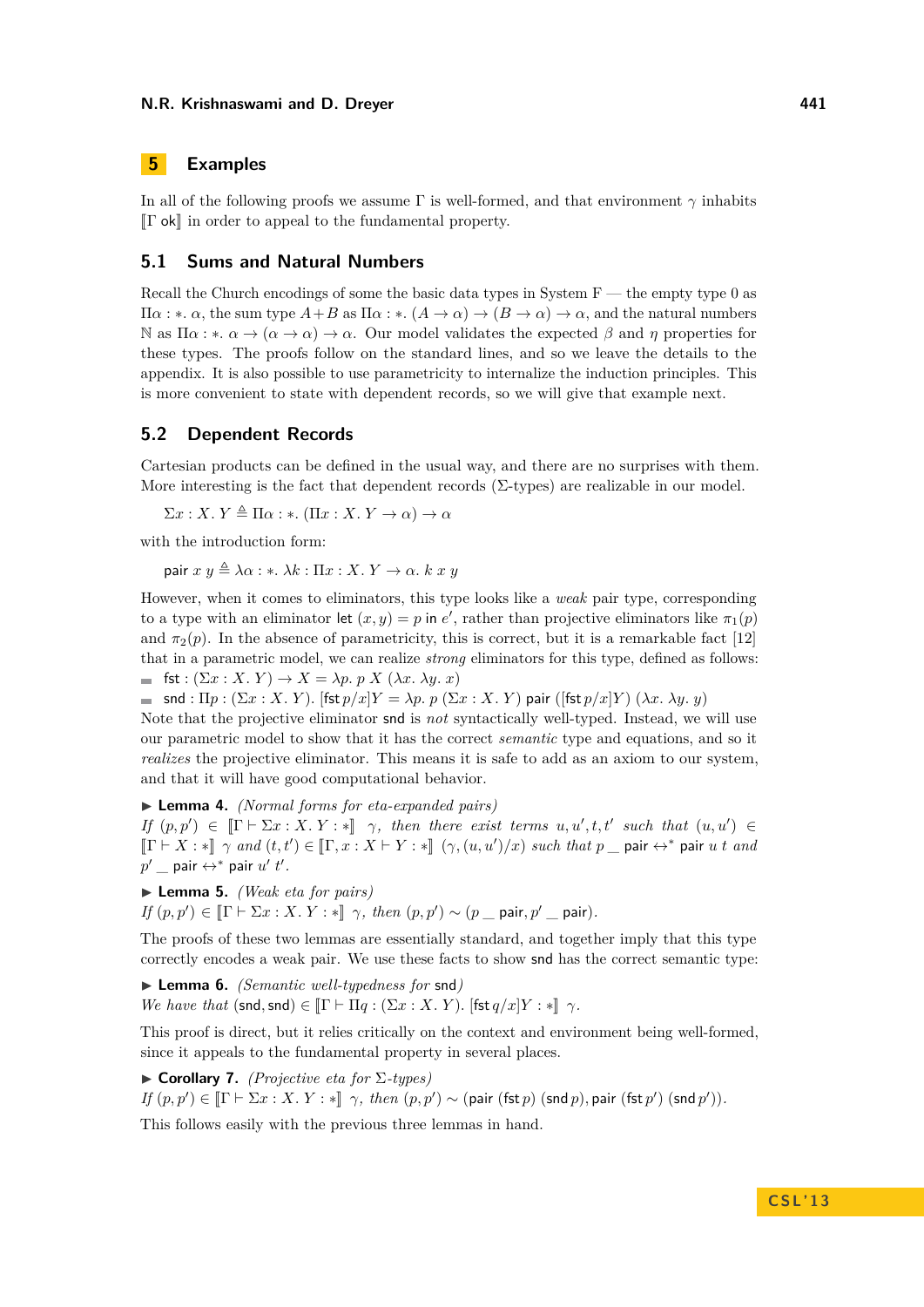## **5.3 Induction for the Natural Numbers**

Though Church numerals are directly definable with polymorphism, their induction principle is not. That is, there is no syntactically typable term

 $ind: \Pi P : \mathbb{N} \to *$ ,  $P(z) \to (\Pi n : \mathbb{N}, P(n) \to P(s \ n)) \to \Pi n : \mathbb{N}, P(n)$ 

However, we can show that this type is realizable within our model. That is, we can show that the term

$$
\lambda P, i, f, n.
$$
 let  $o = \text{pair } z i$  in  
let  $h = \lambda p$ . pair  $(s \text{ (fst } p)) (f \text{ (fst } p) \text{ (snd } p))$  in  
snd  $(n \text{ } (\Sigma x : \mathbb{N}, P(x)) o h)$ 

is related to itself at the type above. By using a dependent pair, we we can package up the two arguments of  $\Pi n : \mathbb{N}$ .  $P(n) \to P(s n)$  into a single argument, which is what the step function in the Church encoding expects. We then use parametricity to prove that for all *n*, applying the iterator  $n(\Sigma x : \mathbb{N}, P(x))$  *o h* gives us a record whose first component is *n*, and so whose second component must be of type  $P(n)$ . Details are given in the appendix.

## **5.4 Existential Types**

Our model supports the standard encoding of existential types:

|      | $\exists \alpha : \kappa$ . $X(\alpha) \triangleq \Pi \beta : \star$ . $(\Pi \alpha : \kappa$ . $X(\alpha) \rightarrow \beta) \rightarrow \beta$ |
|------|--------------------------------------------------------------------------------------------------------------------------------------------------|
| pack | : $\Pi \alpha : \kappa$ . $X(\alpha) \to \exists \alpha : \kappa$ . $X(\alpha)$                                                                  |
| pack | $= \lambda \alpha : \kappa. \lambda x. (\lambda \beta : * \lambda k. k \alpha x)$                                                                |

We can easily validate the expected  $\beta$  and  $\eta$  laws for existentials, as well as the representation independence principle, which allows existential packages with different but related implementations to be proven equivalent. Again, the proofs are standard (e.g., see [\[4\]](#page-14-3)), and we leave them for the appendix. More interestingly, and perhaps surprisingly, we can show the soundness of an existential equality principle similar to the one from Plotkin-Abadi logic (left-to-right direction of Theorem 7 of [\[22\]](#page-15-1)):

Proposition 8 (Existential equality). If  $(e, e') \in [\![\Gamma \vdash \exists \alpha : \kappa. \ X : *]\!]$   $\gamma$ , then there exist

1.  $A, A' \in \text{Type}$ ,

**2.**  $R \in \llbracket \Gamma \vdash \kappa : \text{kind} \rrbracket \gamma$ 

**3.**  $(t, t') \in [\Gamma, \alpha : \kappa \vdash X : *]] (\gamma, ((A, A'), R)/\alpha)$ 

such that  $(e, e') \sim_{\llbracket \Gamma \vdash \exists \alpha: \kappa. \ X:\ast \rrbracket} \gamma$  (pack *A t*, pack *A' t'*).

This says that any two terms  $(e, e')$  related at existential type must be equivalent to *some* packages (pack  $A$   $t$ , pack  $A'$   $t'$ ) that are related by a representation independence argument.

**Proof.** First consider the pair  $(e, e')$ , and the application  $(e_-, e'_-)$ . Starting from  $(e, e') \in [\Gamma \vdash \exists \alpha : \kappa, X : \ast] \gamma$ , we instantiate the type abstraction on both sides and choose the relational interpretation of the abstract type to be the following, defined by a QPER join:

$$
S \triangleq \bigsqcup_{R \in [\![\kappa]\!]}\bigg\{ \big(\text{pack }A \ e\text{, pack }A'\ e'\big) \ \bigg| \ \begin{array}{l} (A,A') \in \mathrm{Type}^2 \ \wedge \\ (e,e') \in [\![\Gamma,\alpha:\kappa \vdash X:\ast]\!] \ (\gamma,((A,A'),R)/\alpha) \end{array} \bigg\}^\dagger
$$

We write  $T^{\dagger}$  to indicate the reduction and expansion-closure of a relation on terms  $T$ . Next, we verify that (pack, pack)  $\in$   $\left[\Gamma, \beta : * \vdash \Pi \alpha : \kappa \colon X \to \beta : * \right]$   $(\gamma, \langle \_, S \rangle / \beta)$ . From this we get:

$$
(e \_\mathsf{pack},\ e' \_\mathsf{pack}) \in S
$$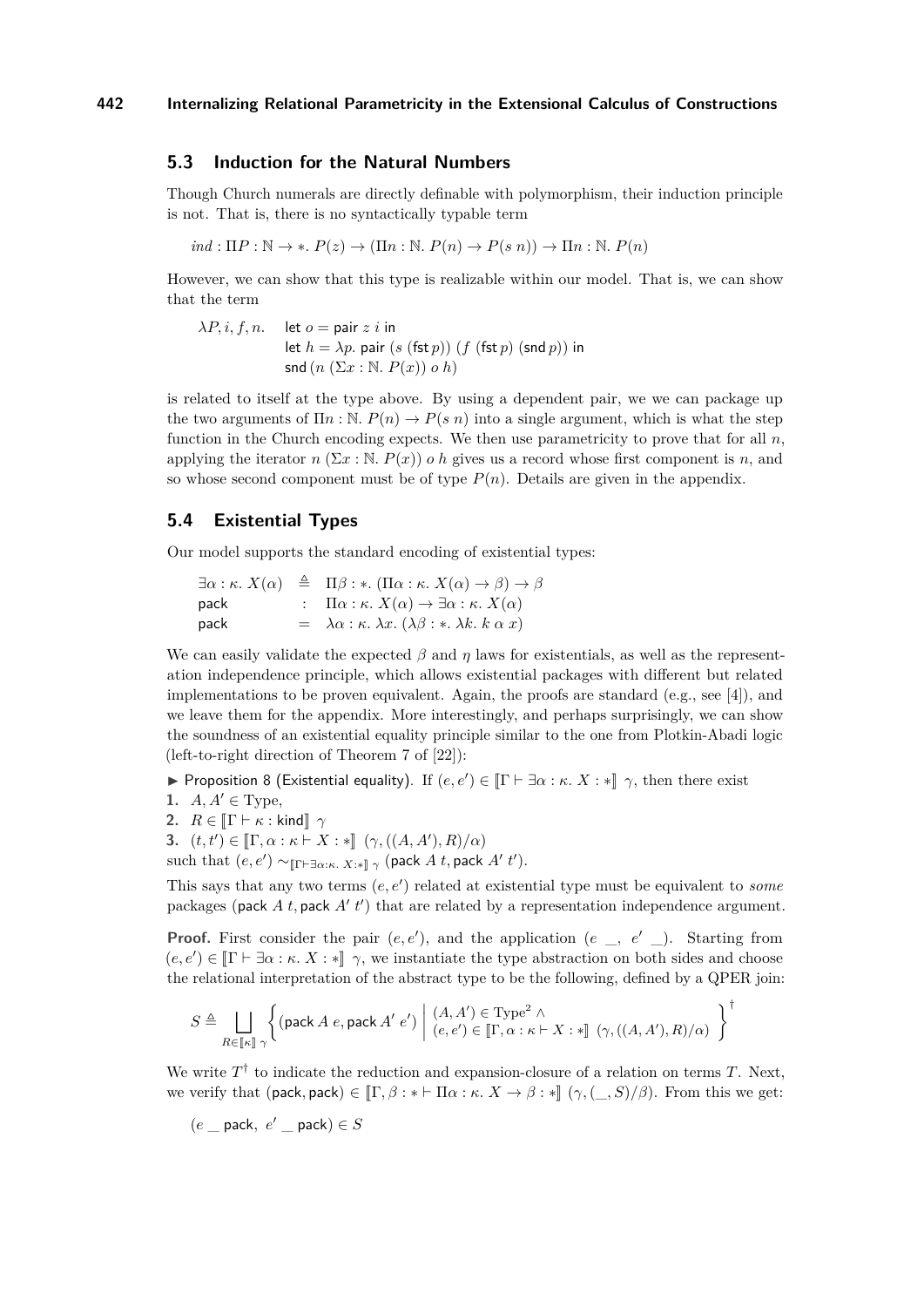Note that these terms are eta-expansions of  $(e, e')$ , which must therefore be equivalent to  $(\textsf{pack}\_\_\_s,\textsf{pack}\_\_\_s')$  for some *s* and *s'*.

Ideally, we would like to use the fact that  $(\text{pack}\_s, \text{pack}\_s') \in S$  to conclude there is a QPER *R* such that  $(s, s') \in [\Gamma, \alpha : \kappa \vdash X : *]$   $(\gamma, (\_, R)/\alpha)$ . However, the QPER-join adds elements that are not in the union, so this does not immediately follow. Instead, we do induction on the join to show that there is some (pack  $_t$ , pack  $_t'$ ) ~ (pack  $_s$ , pack  $_s'$ ) such that  $(t, t') \in [\Gamma, \alpha : \kappa \vdash X : \mathbb{R}]$   $(\gamma, (\_, R)/\alpha)$ . Then, by the eta-rule for existentials, and transitivity of  $\sim_{\llbracket \Gamma \vdash \exists \alpha:\kappa. \ X:\ast \rrbracket}$ , we can conclude that  $(e,e') \sim (\textsf{pack}\_\_t, \textsf{pack}\_\_t')$ .

That is, the two terms that witness the relation are not necessarily the *exact* terms that e and  $e'$  evaluate to, but rather are equivalent to them. (The same caveat holds for the existential equality principle in Plotkin-Abadi logic.) Because of this issue, we cannot give a direct realizer internalizing this reasoning principle in our type theory, as we need to extend the type theory with a form of proof-irrelevance first: knowing two existential packages are equal does not tell us which relation witnesses that equality! This we leave for future work.

However, we can still of course add equality axioms for particular instances of representation independence. For example, consider the following two existential packages:

*X*  $\triangleq \exists \alpha : * \alpha \times (\alpha \rightarrow \alpha) \times (\alpha \rightarrow \text{bool})$  $M: X = \text{pack } \mathbb{N} (z, s, (\lambda n, n \text{ bool true } (\lambda k, \text{ false})))$  $O: X =$  pack bool (true,  $(\lambda b.$  false),  $(\lambda b. b)$ )

This package exports a seed value, an operation on it, and a test that says whether the argument is the seed or not. Since *M* and *O* behave the same, we can relate them at existential type, and add refl :  $M = X N$  as an axiom to our system.

# **5.5 Quotient Types**

While not an application of parametricity in the sense of theorems for free [\[28\]](#page-15-8), we can also show the realizability of quotient types [\[15\]](#page-15-9) in our semantics. Quotient types, give a way to define new types by taking an existing type, and quotienting it by an equivalence relation.

To do this, we first define the auxiliary predicate  $Eq_X$ , which formalizes the notion of an equivalence relation. They are relations  $R: X \to X \to *$ , satisfying:

$$
\begin{array}{rcl}\n\mathbf{Eq}_X(R) & \triangleq & \Pi x : X. \ R \ x \ x \times \\
& \Pi x : X, y : X. \ R \ x \ y \leftrightarrow R \ y \ x \times \\
& \Pi x : X, y : X, z : X. \ R \ x \ y \rightarrow R \ y \ z \rightarrow R \ x \ z\n\end{array}
$$

Next, we can show the realizability of the following datatype:

$$
X/R \triangleq \exists \beta : *,
$$
  
\n
$$
\Sigma n j : X \to \beta.
$$
  
\n
$$
\Sigma app : \Pi \gamma : * \Pi f : X \to \gamma.
$$
  
\n
$$
(\Pi a : X, a' : X. R a a' \to f a =_\gamma f a') \to (\beta \to \gamma).
$$
  
\n
$$
\Pi a : X, a' : X. R a a' \to inj(a) =_\beta inj(a') \times
$$
  
\n
$$
\Pi \gamma. \Pi f, pf, x. app \gamma f pf (inj x) =_\gamma fx
$$

What we are doing is defining an existential type, such that if *X* is a type and *R* is an equivalence relation on it, we return a new type  $\beta$  and two operations *inj* and *app*.

The *inj* is the injection into the quotient type. It takes an *X*, and returns a  $\beta$ , with the property that if *a* and *a'* are related by *R*, then *inj*  $a = inj a'$ . The *app* function then lifts any function *f* from  $X \to \gamma$  into one on  $\beta \to \gamma$ , provided that *f* respects the equivalence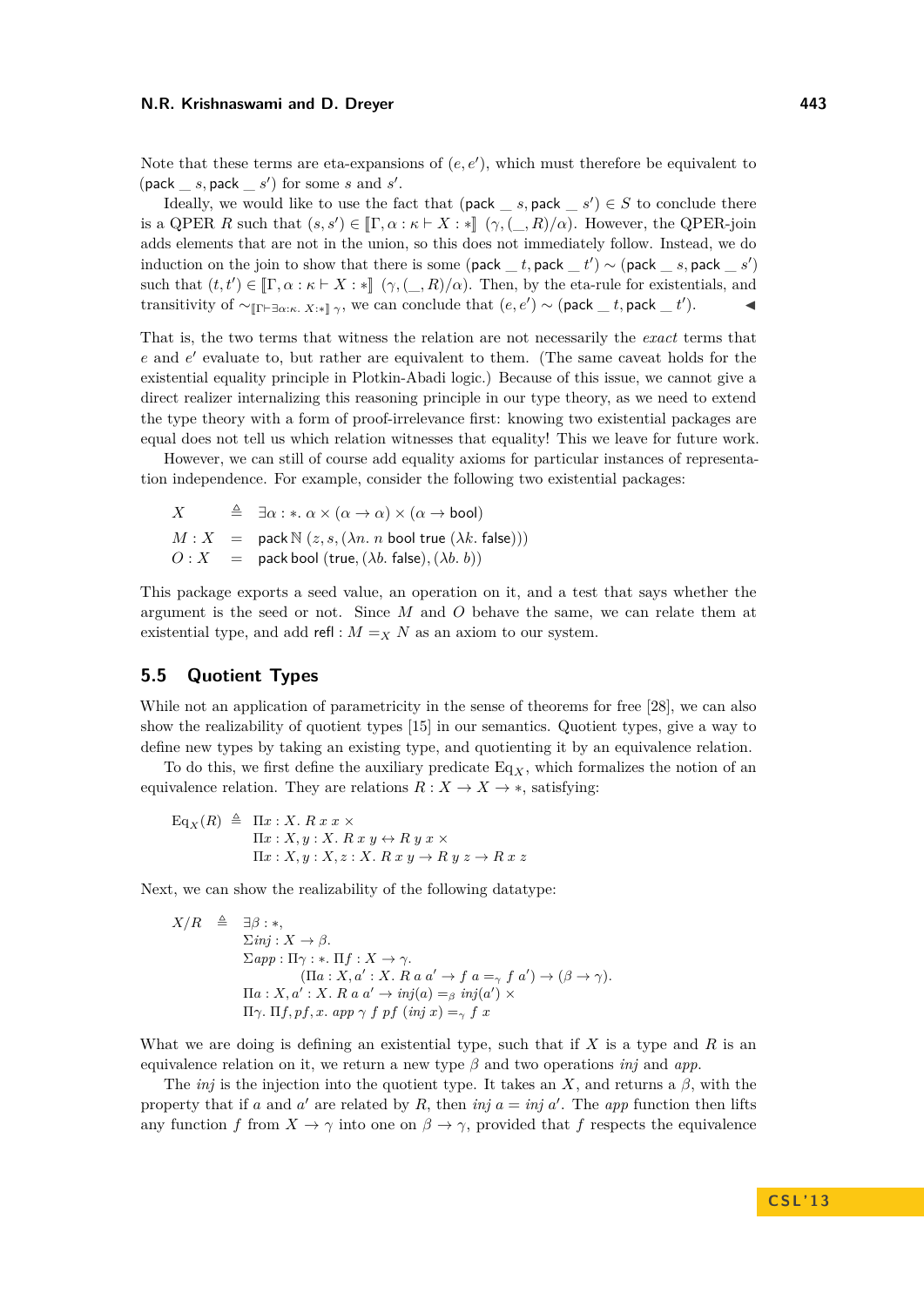relation *R*. The last two lines give the equational theory of the quotient type. First, if *a* and  $a'$  are related by R, then  $\overline{inj}$   $a = \overline{inj}$   $a'$ . Second, if we lift a function f to operate on quotients, and we pass it the argument *inj*  $x$ , then the application of the lifted function should equal *f x*.

**Proof.** (Sketch) The proof of the soundness of the axiom proceeds quite directly. First, we define the following relation:

 $S = \{(e_1, e'_2) | \exists e'_1, e_2, \bar{q}. (e_1, e'_1) \in \llbracket X \rrbracket \land (e_2, e'_2) \in \llbracket X \rrbracket \land \bar{q} \in \llbracket R \rrbracket (e_1, e'_1) (e_2, e'_2)\}\$ 

As an abuse of notation, we suppress most of the context and environment arguments from the definition. By making use of the fact that we have a proof of  $Eq_X(R)$ , we can show that *S* is a QPER, and then use it as our witness for showing the existential type is inhabited. We can define *inj* and *app* as:

 $\blacksquare$  inj =  $\lambda x : X \cdot x$  $\Rightarrow$  app =  $\lambda \gamma : * \lambda f : X \rightarrow \gamma, pf : \dots, x : X \text{ if } x$ and give two dummy realizers for the proofs:  $\text{equiv} \ \lambda a, a', r. \text{ refl}$  $\blacksquare$  appok =  $\lambda \gamma$ .  $\lambda f$ ,  $pf$ , x. refl With these, we can then show the semantic well-typedness of the term

pack *X* pair inj (pair app (pair equiv appok))

by showing it is related to itself at the witness relation *S*. Note that this term is not well-typed in the syntactic system, but that it does inhabit the appropriate semantic type. In terms of the operational semantics of the underlying realizers, quotienting is a no-op: no representation changes are needed to protect the quotient type's invariant: data abstraction  $\blacksquare$  is enough.

## **5.6 A Note on the Constructivity of the Axioms**

In this section, we have frequently introduced axioms into the type theory, justified by reasoning about the model construction. Readers may worry that these axioms may ruin the computational properties of the language, by blocking reduction. Fortunately, all of the axioms we introduce *have computational content*. Since our model is a realizability-style construction, we show that an axiom is sound by giving untyped terms inhabiting the semantic interpretation of that axiom's type. As a result, all the axioms we add are constructive, since they necessarily have realizers equipping them with computational content.

# **6 Discussion and Related Work**

## **6.1 Quasi-PERs**

The earliest use of quasi-PERs to to model data abstraction we have found is by Tennent and Takeyama [\[26\]](#page-15-10), who were studying program equivalences in the context of data refinement. In this e-mail, they sketched a logical relations model of the simply-typed lambda calculus in terms of quasi-PERs (which they called "zigzag-complete relations"). The term "quasi-PER" was coined by Hofmann [\[16\]](#page-15-11), who gave a logical relations model of a simply-typed functional language, augmented with first-order state (*i.e.,* references to integers). Though this language had no polymorphism, it did have effect annotations, and so Hofmann needed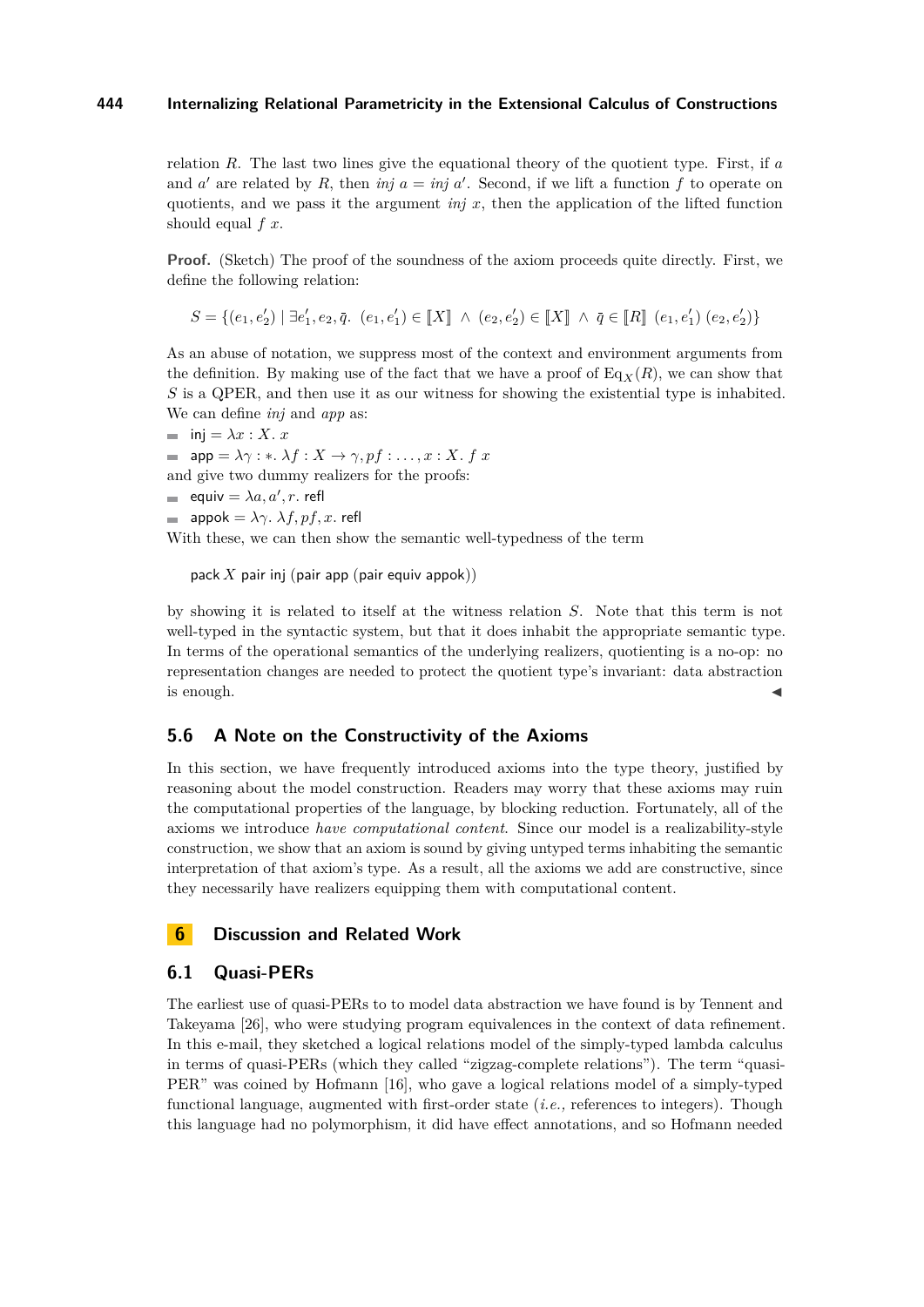to prove representation independence to show the equivalence of programs with possiblydiffering sets of effects (*i.e.,* "effect masking" [\[19\]](#page-15-12)). Our work greatly extends the reach of quasi-PERs to support polymorphism, higher kinds, and type dependency, showing that the simple idea of quasi-PERs scales up even to a wide array of type-theoretic features.

Hutton and Voermans [\[18\]](#page-15-13) studied a relational version of Squiggol [\[9\]](#page-14-4), in which the category of sets and relations was replaced with the category of PERs and saturated relations In this setting, they observed that the functional relations were precisely the difunctionals. Many useful properties of quasi-PERs are worked out in this paper, even though their application of them is rather different from our own.

# **6.2 Semantic Models for Parametricity**

The standard approach to building parametric models is to begin with a non-parametric model of the language, and then give a second interpretation of types as relations over the non-parametric semantic types. This approach is used in Bainbridge *et al.* [\[5\]](#page-14-5), and an abstract characterization of it was given by Rosolini [\[24\]](#page-15-14) using categories of *reflexive graphs*, which both Dunphy and Reddy [\[13\]](#page-15-15) and Birkedal *et al.* [\[10\]](#page-15-16) have developed further.

Our model does not immediately fit into this framework, since we give a relational semantics directly, *without* first building a non-parametric model. This represents a considerable simplification of the metatheory: we only need one semantics, rather than two.

Both Vytiniotis and Weirich [\[27\]](#page-15-17) and Atkey [\[4\]](#page-14-3) give parametric models of  $F_\omega$ , which is equivalent to the calculus of constructions minus dependency. The work in [\[27\]](#page-15-17) also gives a term model, and as such they need to prove a coherence theorem for the interpretation of kinds. In contrast, Atkey [\[4\]](#page-14-3) does not need to prove such a coherence theorem, since he defines his relation over extensional semantic objects. He does, however, need to prove the identity extension lemma, to connect his base semantics with his relational semantics.

The way we set things up means our proofs are overall a bit easier than either of these two approaches (modulo the additional overhead imposed by type dependency). In [\[27\]](#page-15-17), great care is taken to ensure that their relations only mention well-formed type constructors. We do not bother maintaining this invariant: since the operational semantics never examines a type argument, there is no need for the model to worry if a type argument is well formed or not. By moving to a realizability-based view, we also make it possible to add *realizable axioms*: we can add any axioms we want, as long as those axioms have (possibly syntactically ill-typed) lambda terms as realizers for their computational behavior.

Even stating the identity extension property for higher kinds requires equipping each kind with a distinguished notion of identity relation, to connect the base and relational interpretations. We do not need to do this, since we only have a relational semantics. We still need to ensure that our interpretation of higher kinds respects the equalities (quasi-PER) on types, but found this easier to work with than identity extension, since we only need to consider the base kind.

Concurrently with our work, Atkey, Ghani and Johann [\[3\]](#page-14-6) have extended the reflexive graph model of parametricity to a model of dependent types using the families fibration over Set. This approach naturally handles parametricity properties for indexed data types, something we have not yet looked at in our model. A natural next step would be to redo their construction using relations over terms rather than sets, which would permit a direct comparison of quasi-PERs with the standard model of parametricity.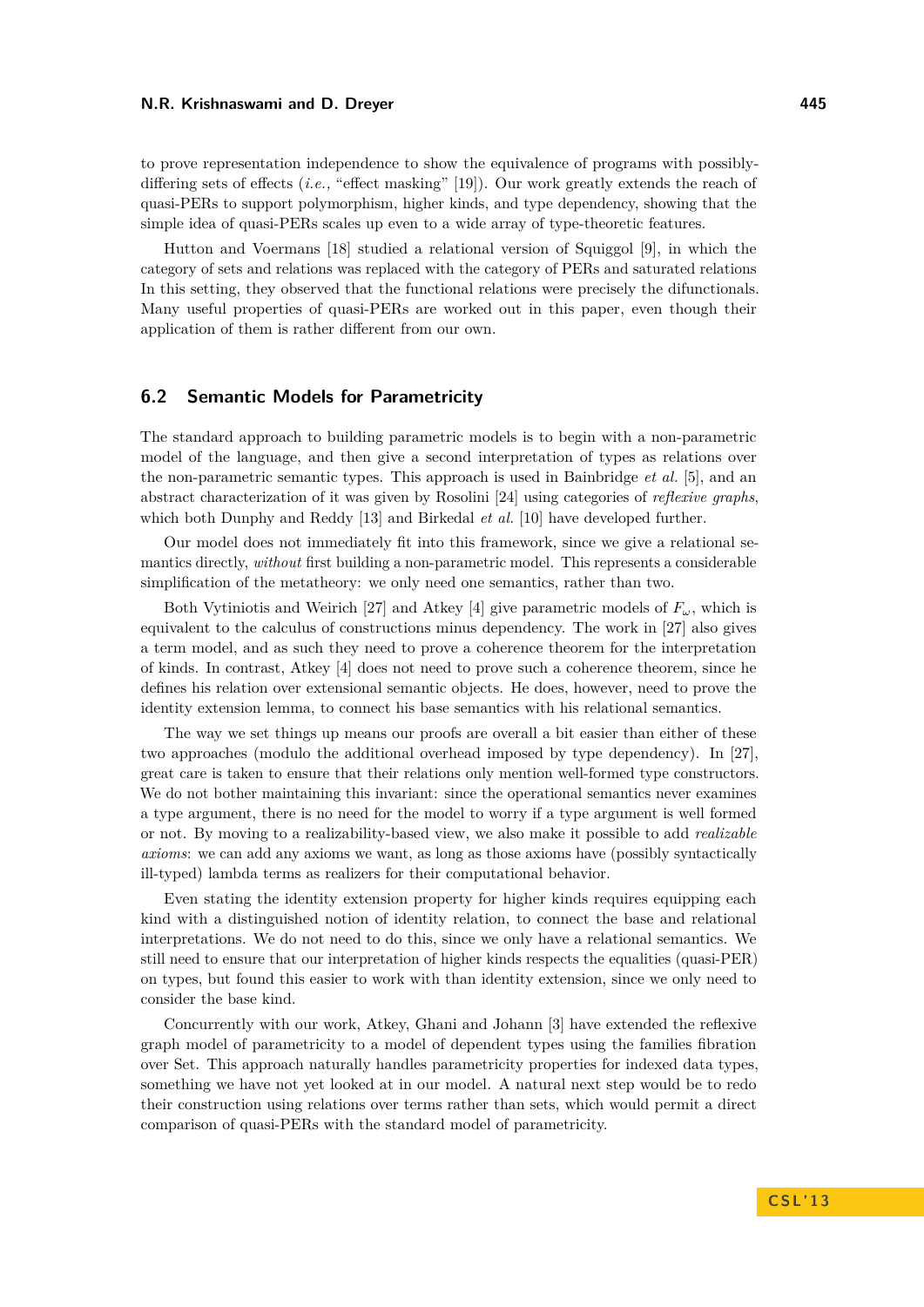## **6.3 Internalizations of Parametricity**

In recent work, Bernardy *et al.* [\[6\]](#page-14-2) demonstrate how to generalize Reynolds' relational interpretation to systems of dependent types, and show that for sufficiently rich type theories, the image of the relational interpretation lies within the original type theory. This gives a syntax-directed embedding of a parametric interpretation of type theory into itself.

The translational approach is wholly syntactic, as opposed to our more semantic approach. One benefit of their method is that it yields concrete proof terms for parametricity properties. The two principal limitations of the translational approach are that (1) parametricity properties only apply to closed terms, and (2) there is no way to use parametricity to internalize program equivalences as equalities.

In [\[7\]](#page-14-7), Bernardy and Moulin relax the first restriction by extending the syntax of type theory with *operators* to represent appeals to parametricity. Though the syntactic modifications they make to type theory are quite complex, the fundamental idea is quite simple: they are using indices to indicate the "color" of different subterms [\[8\]](#page-14-8), and parametricity lets them show that different colors do not interfere with one another. However, the second restriction remains, and intentionally so. They support inductive definitions in the style of Coq and Agda, which permits internalizing the conversion relation by defining the Martin-Löf identity type as an inductive type. This inherently limits what equality can contain: the Church booleans cannot be shown to be equal to true or false, unless the conversion relation contains it. This approach might be described as "Strachey-style" [\[25\]](#page-15-18), where the *uniformity* of parametric computations allows deriving powerful and elegant erasure properties.

The strengths and weaknesses of our approach are reversed. We do not give full proof terms, due to our use of equality reflection, but we can support parametricity arguments for open terms, and can internalize parametric program equivalences as equalities. Our approach can be viewed as "Reynolds-style" parametricity, where the emphasis is on the *relational* character of parametricity, leading to a focus on representation independence and eta-laws. A natural question is whether it is possible to combine the strengths of these two approaches, and gain the decidability advantages of their approach while retaining the simple interface to parametricity we can support.

## **References**

- <span id="page-14-1"></span>**1** S.F. Allen, M. Bickford, R.L. Constable, R. Eaton, C. Kreitz, L. Lorigo, and E. Moran. Innovations in computational type theory using Nuprl. *Journal of Applied Logic*, 4(4), 2006.
- <span id="page-14-0"></span>**2** Thorsten Altenkirch. *Constructions, Inductive Types and Strong Normalization*. PhD thesis, University of Edinburgh, November 1993.
- <span id="page-14-6"></span>**3** Bob Atkey, Neil Ghani, and Patricia Johann. A relationally parametric model of dependent type theory. Unpublished draft, 2013.
- <span id="page-14-3"></span>**4** Robert Atkey. Relational parametricity for higher kinds. In *CSL*, 2012.
- <span id="page-14-5"></span>**5** E. S. Bainbridge, Peter J. Freyd, Andre Scedrov, and Philip J. Scott. Functorial polymorphism. *Theor. Comput. Sci.*, 70(1), 1990.
- <span id="page-14-2"></span>**6** Jean-Philippe Bernardy, Patrik Jansson, and Ross Paterson. Parametricity and dependent types. In *ICFP*, 2010.
- <span id="page-14-7"></span>**7** Jean-Philippe Bernardy and Guilhem Moulin. A computational interpretation of parametricity. In *LICS*, 2012.
- <span id="page-14-8"></span>**8** Jean-Philippe Bernardy and Guilhem Moulin. Type-theory in color. In *ICFP*, 2013.
- <span id="page-14-4"></span>**9** Richard Bird and Oege de Moor. *Algebra of Programming*. International Series in Computing Science, Vol. 100. Prentice Hall, 1997.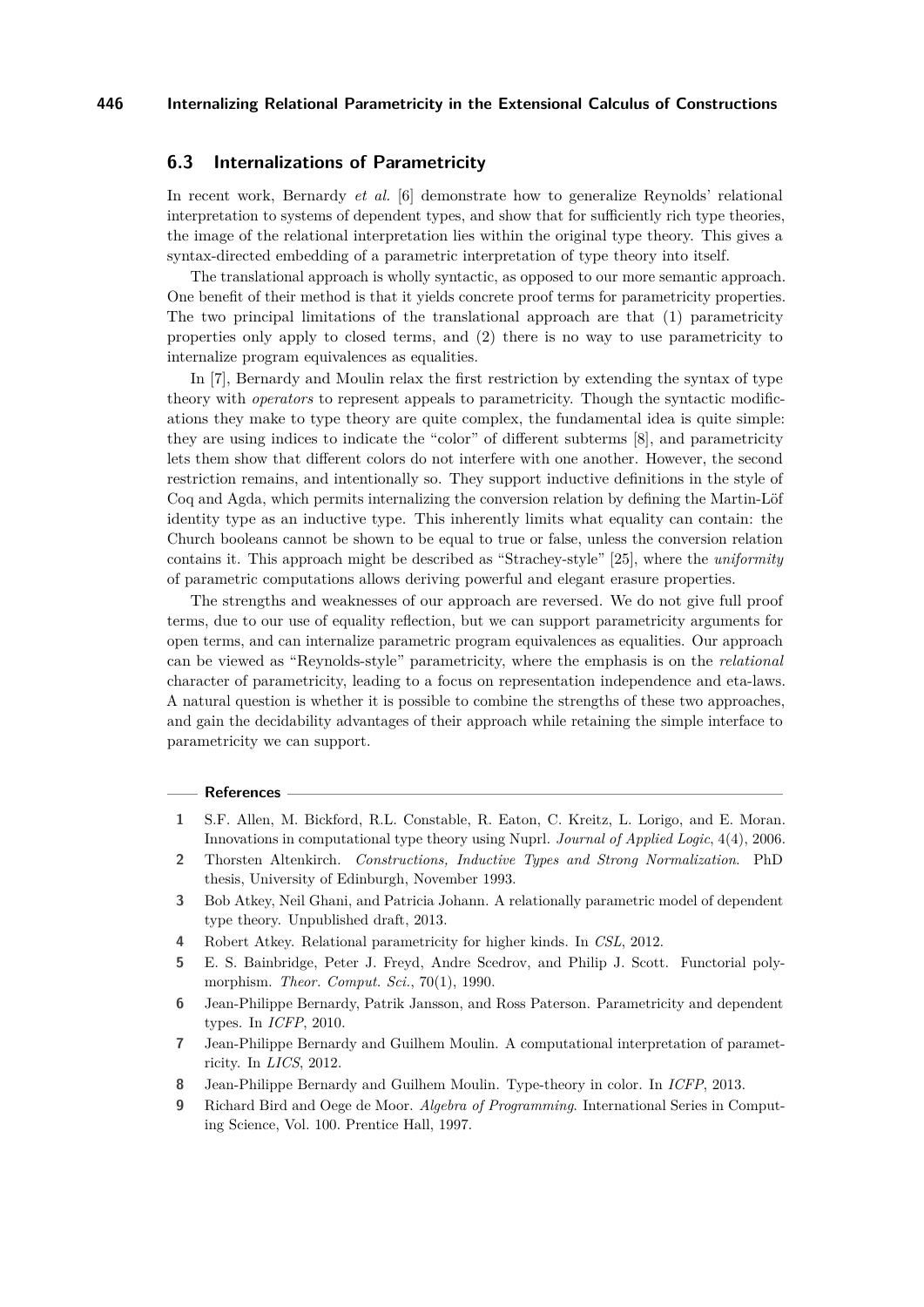- <span id="page-15-16"></span>**10** Lars Birkedal, Rasmus Ejlers Møgelberg, and Rasmus Lerchedahl Petersen. Domaintheoretical models of parametric polymorphism. *Theor. Comput. Sci.*, 388(1-3), 2007.
- <span id="page-15-4"></span>**11** Thierry Coquand and Gerard Huet. The calculus of constructions. *Inf. Comput.*, 76(2-3), February 1988.
- <span id="page-15-7"></span>**12** Dan Doel. Proving induction principles via free theorems from parametricity. Agda code at http://code.haskell.org/~dolio/agda-share/html/ParamInduction.html, 4 April 2012.
- <span id="page-15-15"></span>**13** Brian P. Dunphy and Uday S. Reddy. Parametric limits. In *LICS*, 2004.
- <span id="page-15-5"></span>**14** Robert Harper. Constructing type systems over an operational semantics. *Journal of Symbolic Computation*, 14(1):71–84, 1992.
- <span id="page-15-9"></span>**15** Martin Hofmann. A simple model for quotient types. In *TLCA*, 1995.
- <span id="page-15-11"></span>**16** Martin Hofmann. Correctness of effect-based program transformations. In O. Grumberg, T. Nipkow, and C. Pfaller, editors, *Formal Logical Methods for System Security and Correctness*, volume 14. IOS Press, 2008.
- <span id="page-15-6"></span>**17** Martin Hofmann and Thomas Streicher. The groupoid interpretation of type theory. In *Twenty-five Years of Constructive Type Theory*. Oxford University Press, 1998.
- <span id="page-15-13"></span>**18** Graham Hutton and Ed Voermans. Making Functionality More General. In *Glasgow Workshop on Functional Programming*, Skye, Scotland, 1992.
- <span id="page-15-12"></span>**19** J. M. Lucassen and D. K. Gifford. Polymorphic effect systems. In *POPL*, 1988.
- <span id="page-15-3"></span>**20** Per Martin-Löf. *Intuitionistic type theory*. Bibliopolis Naples, Italy, 1984.
- <span id="page-15-2"></span>**21** James McKinna. Why dependent types matter. In *POPL*, 2006.
- <span id="page-15-1"></span>**22** Gordon D. Plotkin and Martín Abadi. A logic for parametric polymorphism. In *TLCA*, 1993.
- <span id="page-15-0"></span>**23** John C. Reynolds. Types, abstraction and parametric polymorphism. In *IFIP Congress*, 1983.
- <span id="page-15-14"></span>**24** E. P. Robinson and Giuseppe Rosolini. Reflexive graphs and parametric polymorphism. In *LICS*, 1994.
- <span id="page-15-18"></span>**25** C. Strachey. Fundamental concepts in programming languages. *HOSC*, 13(1), 2000 (original lectures in 1967).
- <span id="page-15-10"></span>**26** Robert Tennent and Makoto Takeyama. What is a data refinement relation? E-mail to data-refinement@etl.gp.jp, January 1996.
- <span id="page-15-17"></span>**27** Dimitrios Vytiniotis and Stephanie Weirich. Parametricity, type equality, and higher-order polymorphism. *J. Functional Programming*, 20(2), March 2010.
- <span id="page-15-8"></span>**28** Philip Wadler. Theorems for free! In *FPCA*, 1989.

# **A Appendix**

## **A.1 Typing Rules**

In this section, we give the full typing rules for the language we consider. In Figures [9](#page-17-0) and [10,](#page-17-1) we give the well-formedness conditions for contexts, kinds, types, and terms. In Figures [11](#page-18-0) and [12,](#page-19-1) we give the equality rules for kinds, types, and terms.

# **A.2 Metatheory**

In this section, we give the full statements of the omitted lemmas needed to prove the fundamental theorem (Section [4.2\)](#page-8-1). Their full proofs are given in the online extended appendix. These lemmas build up to proving the well-definedness, coherence, weakening, and substitution properties of context, kind, and type interpretations, starting with their pre-interpretations.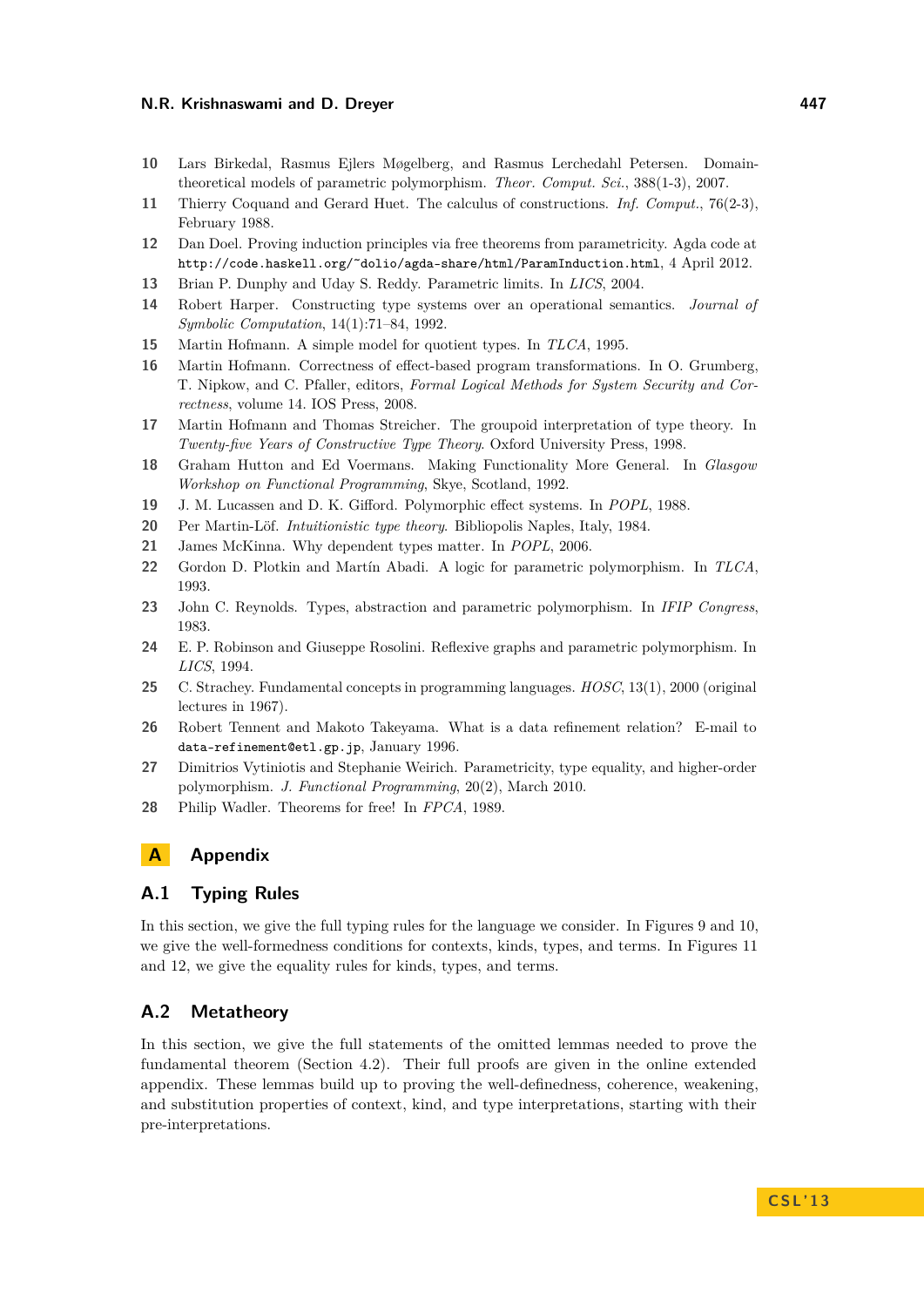Since the pre-interpretation is defined solely on syntax, we can prove the following two lemmas about it:

▶ Lemma 9 (Kind Pre-interpretations Ignore Term Substitutions). *For all kinds*  $\kappa$  *and terms e.*  $\|\kappa\| = \|[e/x]\kappa\|$ *.* 

▶ Lemma 10 (Kind Pre-interpretations Ignore Type Substitutions). *For all kinds*  $\kappa$  *and types*  $A$ ,  $\|\kappa\| = \|A/\alpha\|\kappa\|$ .

This implies the following trivial coherence property.

**Fineorem 11** (Kind Coherence). *If*  $\Gamma \vdash \kappa \equiv \kappa'$ : kind, then  $\|\kappa\| = \|\kappa'\|$ .

Once we have this property in place, we can prove the following well-definedness conditions for the interpretations of the context, kind, and type judgements.

- ▶ Theorem 12 (Well-Definedness).
- **1.** *If*  $D$  ::  $\Gamma$  ok, *then*  $\llbracket D \rrbracket \in \mathcal{P}(\llbracket \Gamma \rrbracket)$ *.*
- **2.** *If*  $D :: \Gamma \vdash \kappa :$  kind, then  $[D] \in ||\Gamma|| \rightarrow \mathcal{P}(||\kappa||)$ .
- **3.** *If*  $D :: \Gamma \vdash A : \kappa$ *, then*  $\llbracket D \rrbracket \in \llbracket \Gamma \rrbracket \rightarrow \llbracket \kappa \rrbracket$ *.*

Now that we know that we have a well-formed definition, we can prove coherence property for the kind and type interpretations.

- ▶ Theorem 13 (Coherence for Kind and Type Interpretations).
- **1.** *If*  $D::\Gamma \vdash \kappa$  : kind *and*  $D':\Gamma \vdash \kappa$  : kind *and*  $\gamma \in ||\Gamma||$ *, then*  $[[D]] \gamma = [[D']] \gamma$ .
- **2.** *If*  $D::\Gamma \vdash A::\kappa$  *and*  $D'::\Gamma \vdash A::\kappa'$  *and*  $\gamma \in ||\Gamma||$ *, then*  $[[D]] \gamma = [[D']] \gamma$ *.*

This immediately implies the following corollary:

- ▶ Corollary 14 (Coherence for Context Interpretation).
- *If*  $D :: \Gamma$  ok *and*  $D' :: \Gamma$  ok, *then*  $[[D :: \Gamma \text{ ok}]] = [[D' :: \Gamma \text{ ok}]]$ .

Now we can prove weakening and substitution.

- ▶ Theorem 15 (Weakening of Kinding and Typing).
- **1.** *If*  $D$  ::  $\Gamma_0, \Gamma_2 \vdash \kappa$  : kind *then there exists*  $D'$  ::  $\Gamma_0, \Gamma_1, \Gamma_2 \vdash \kappa$  : kind *such that for all*  $(\gamma_0, \gamma_1, \gamma_2) \in ||\Gamma_0, \Gamma_1, \Gamma_2||$ , we have  $[[D]] (\gamma_0, \gamma_2) = [[D']](\gamma_0, \gamma_1, \gamma_2)$ .
- **2.** *If*  $D$  ::  $\Gamma_0, \Gamma_2 \vdash A : \kappa$  *then there exists*  $D'$  ::  $\Gamma_0, \Gamma_1, \Gamma_2 \vdash A : \kappa$  *such that for all*  $(\gamma_0, \gamma_1, \gamma_2) \in ||\Gamma_0, \Gamma_1, \Gamma_2||$ *, we have*  $[[D]] (\gamma_0, \gamma_2) = [[D']](\gamma_0, \gamma_1, \gamma_2)$ *.*

#### ▶ Theorem 16 (Substitution in Pre-Contexts).

- **1.** *If*  $\Gamma \vdash e : X$ *, and*  $(\gamma, \gamma(e)/x, \gamma') \in ||\Gamma, x : X, \Gamma'||$ *, then*  $(\gamma, \gamma') \in ||\Gamma, [e/x]\Gamma'||$ *.*
- **2.** *If*  $\Gamma \vdash A : \kappa$ *, and*  $(\gamma, (\gamma(A), R)/\alpha, \gamma') \in ||\Gamma, \alpha : \kappa, \Gamma'||$ *, then*  $(\gamma, \gamma') \in ||\Gamma, [A/\alpha]\Gamma'||$ *.*

#### ▶ Theorem 17 (Substitution of Terms).

*Suppose that*  $\Gamma \vdash e : X$  *and*  $(\gamma, \gamma(e)/x, \gamma') \in ||\Gamma, x : X, \Gamma'||$ *. Then:* 

- **1.** *For all*  $D :: \Gamma, x : X, \Gamma' \vdash \kappa_0 :$  kind, there exists  $D' :: \Gamma, [e/x]\Gamma' \vdash [e/x]\kappa_0 :$  kind *such that*  $\llbracket D \rrbracket$   $(\gamma, \gamma(e)/x, \gamma') = \llbracket D' \rrbracket$   $(\gamma, \gamma').$ <br>*For all D u E x v F*/  $\llbracket C \rrbracket$  *(a) i* then exist
- **2.** *For all*  $D :: \Gamma, x : X, \Gamma' \vdash C : \kappa_0$ , there exists  $D' :: \Gamma, [e/x]\Gamma' \vdash [e/x]C : [e/x]\kappa_0$ *such that*  $\llbracket D \rrbracket$   $(\gamma, \gamma(e)/x, \gamma') = \llbracket D' \rrbracket$   $(\gamma, \gamma').$

## ▶ Theorem 18 (Substitution of Types).

*Suppose that*  $D_1$  ::  $\Gamma \vdash A : \kappa$  *and*  $(\gamma, (\gamma(A), [D_1], \gamma)/\alpha, \gamma') \in ||\Gamma, \alpha : \kappa, \Gamma'||$ . Then:

- **1.** *For all*  $D :: \Gamma, \alpha : \kappa, \Gamma' \vdash \kappa_0 :$  kind, *there exists*  $D' :: \Gamma, [A/\alpha]\Gamma' \vdash [A/\alpha]\kappa_0 :$  kind *such that*  $[\![D]\!] (\gamma, (\gamma(A), [\![D_1]\!]\!]\gamma)/\alpha, \gamma') = [\![D']\!] (\gamma, \gamma').$
- **2.** *For all*  $D: \Gamma, \alpha: \kappa, \Gamma' \vdash C: \kappa_0$ , there exists  $D': \Gamma, [A/\alpha]\Gamma' \vdash [A/\alpha]C: [A/\alpha]\kappa_0$ *such that*  $\llbracket D \rrbracket$   $(\gamma, (\gamma(A), \llbracket D_1 \rrbracket \ \gamma)/\alpha, \gamma') = \llbracket D' \rrbracket$   $(\gamma, \gamma').$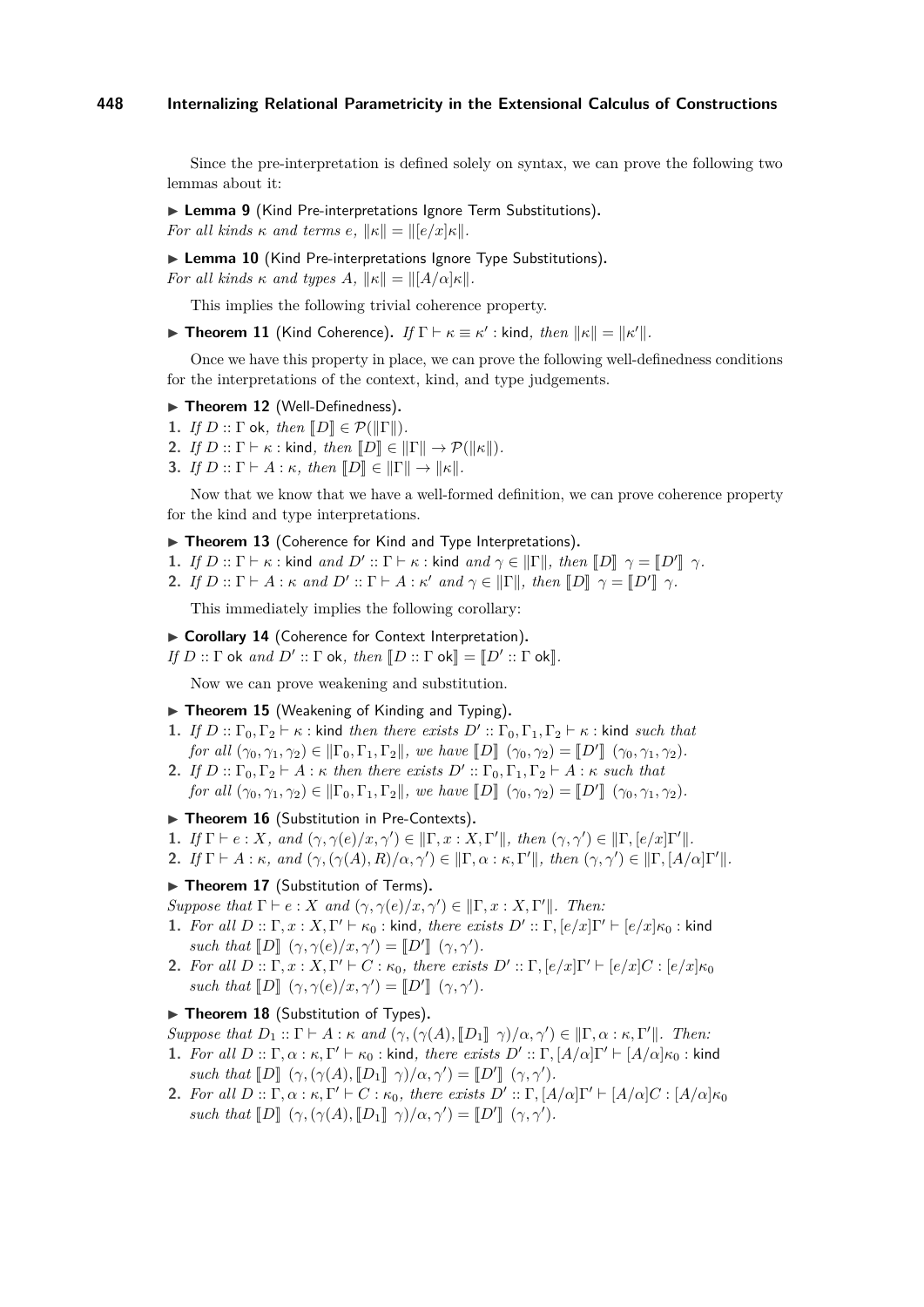<span id="page-17-0"></span>

| $\Gamma$ ok | $\Gamma$ | $\Gamma$ |          |          |          |          |          |          |          |          |          |          |          |          |          |          |          |          |          |          |     |
|-------------|----------|----------|----------|----------|----------|----------|----------|----------|----------|----------|----------|----------|----------|----------|----------|----------|----------|----------|----------|----------|-----|
| ok          | $\Gamma$ | $\Gamma$ | $\Gamma$ | $\Gamma$ |          |          |          |          |          |          |          |          |          |          |          |          |          |          |          |          |     |
| 0k          | $\Gamma$ | $\Gamma$ | $\Gamma$ | $\Gamma$ |          |          |          |          |          |          |          |          |          |          |          |          |          |          |          |          |     |
| 0k          | $\Gamma$ | $\Gamma$ | $\Gamma$ | $\Gamma$ |          |          |          |          |          |          |          |          |          |          |          |          |          |          |          |          |     |
| 0k          | $\Gamma$ | $\Gamma$ | $\Gamma$ | $\Gamma$ |          |          |          |          |          |          |          |          |          |          |          |          |          |          |          |          |     |
| 0k          | $\Gamma$ | $\Gamma$ | $\Gamma$ | $\Gamma$ |          |          |          |          |          |          |          |          |          |          |          |          |          |          |          |          |     |
| 0k          | $\Gamma$ | $\Gamma$ | $\Gamma$ | $\Gamma$ |          |          |          |          |          |          |          |          |          |          |          |          |          |          |          |          |     |
| 0k          | $\Gamma$ | $\Gamma$ | $\Gamma$ | $\Gamma$ |          |          |          |          |          |          |          |          |          |          |          |          |          |          |          |          |     |
| 0k          | $\Gamma$ | $\Gamma$ | $\Gamma$ | $\Gamma$ | $\Gamma$ |          |          |          |          |          |          |          |          |          |          |          |          |          |          |          |     |
| 0k          | $\Gamma$ | $\Gamma$ | $\Gamma$ | $\Gamma$ | $\Gamma$ | $\Gamma$ | $\Gamma$ | $\Gamma$ | $\Gamma$ | $\Gamma$ | $\Gamma$ | $\Gamma$ | $\Gamma$ | $\Gamma$ | $\Gamma$ | $\Gamma$ | $\Gamma$ | $\Gamma$ | $\Gamma$ | $\Gamma$ | $\$ |

<span id="page-17-1"></span>**Figure 9** Context and Kind Well-formedness.

$$
\frac{\Gamma \vdash A : \kappa}{\Gamma \vdash \Pi \alpha : \kappa : Y : *}
$$
\n
$$
\frac{\Gamma \vdash \kappa : \text{kind} \quad \Gamma, \alpha : \kappa \vdash Y : *}{\Gamma \vdash \Pi x : X : Y : *} \qquad \frac{\Gamma \vdash e : X \quad \Gamma \vdash e : X}{\Gamma \vdash \Pi x : X : Y : *} \qquad \frac{\Gamma \vdash e : X \quad \Gamma \vdash e : X}{\Gamma \vdash e = x e' : *}
$$
\n
$$
\frac{\alpha : \kappa \in \Gamma}{\Gamma \vdash \alpha : \kappa} \qquad \frac{\Gamma \vdash X : * \quad \Gamma, x : X \vdash A : \kappa}{\Gamma \vdash \lambda x : X \cdot A : \Pi x : X \cdot \kappa} \qquad \frac{\Gamma \vdash \kappa : \text{kind} \quad \Gamma, \alpha : \kappa \vdash A : \kappa'}{\Gamma \vdash \lambda \alpha : \kappa \cdot A : \Pi \alpha : \kappa \cdot \kappa'}}{\Gamma \vdash A e : [e/x] \kappa} \qquad \frac{\Gamma \vdash A : \Pi \alpha : \kappa \cdot \kappa' \quad \Gamma \vdash A' : \kappa' \quad \Gamma \vdash A' : \kappa'}{\Gamma \vdash A \cdot \kappa} \qquad \frac{\Gamma \vdash A : \kappa' \quad \Gamma \vdash \kappa \equiv \kappa' : \text{kind}}{\Gamma \vdash A : \kappa} \qquad \frac{\Gamma \vdash e : X}{\Gamma \vdash e : X} \qquad \frac{\Gamma \vdash e : Y \quad \Gamma \vdash X \equiv Y : *}{\Gamma \vdash e : X} \qquad \frac{\Gamma \vdash e : \Pi \alpha : \kappa \cdot Y \quad \Gamma \vdash A : \kappa'}{\Gamma \vdash \lambda \alpha : \kappa \cdot e : \Pi \alpha : \kappa \cdot Y} \qquad \frac{\Gamma \vdash e : \Pi \alpha : \kappa \cdot Y \quad \Gamma \vdash A : \kappa'}{\Gamma \vdash e \cdot X \cdot X \cdot e : \Pi x : X \cdot Y} \qquad \frac{\Gamma \vdash e : \Pi x : X \cdot Y \quad \Gamma \vdash e' : \kappa'}{\Gamma \vdash e \cdot x \cdot X \cdot e : \Pi x : X \cdot Y} \qquad \frac{\Gamma \vdash e : \Pi x : X \cdot Y \quad \Gamma \vdash e' : \kappa'}{\Gamma \vdash e \cdot x \cdot X \cdot e : \Pi x : X \cdot Y} \qquad
$$

**Figure 10** Type and Term Well-formedness.

**C S L ' 1 3**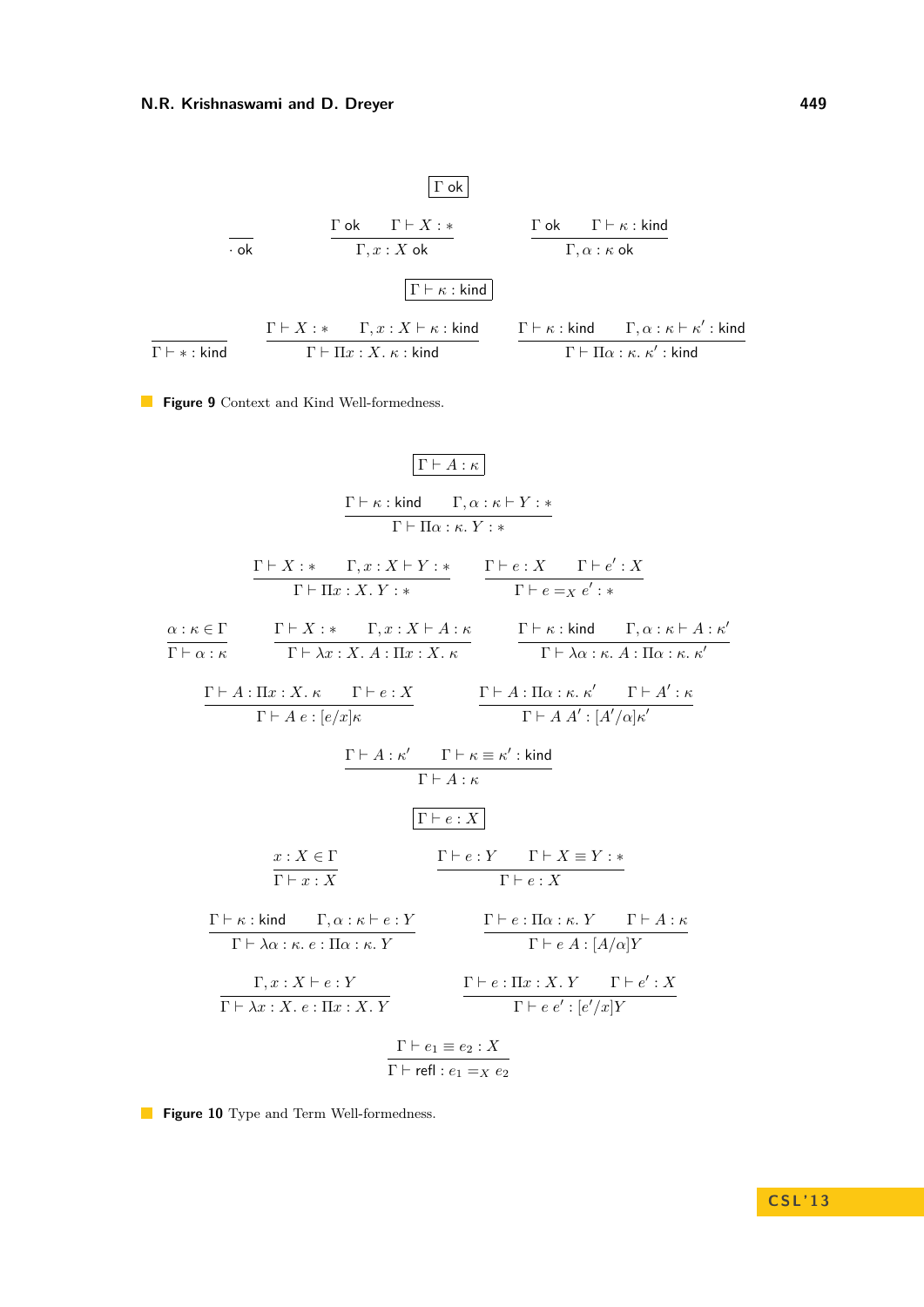<span id="page-18-0"></span>
$$
\frac{\Gamma \vdash \varepsilon \equiv e': X \qquad \Gamma, x : X \vdash \kappa : \text{kind}}{\Gamma \vdash [e/x] \kappa \equiv [e'/x] \kappa : \text{kind}} \qquad \frac{\Gamma \vdash A \equiv A': \kappa \qquad \Gamma, \alpha : \kappa \vdash \kappa': \text{kind}}{\Gamma \vdash [A/\alpha] \kappa' \equiv [A'/\alpha] \kappa': \text{kind}} \qquad \frac{\Gamma \vdash \kappa_1 \equiv \kappa_1': \text{kind}}{\Gamma \vdash \Pi \alpha : \kappa_1, \kappa_2 \equiv \Pi \alpha : \kappa_1', \kappa_2': \text{kind}} \qquad \frac{\Gamma \vdash X \equiv X': \kappa_1' : \text{kind}}{\Gamma \vdash \Pi x : X, \kappa \equiv \Pi x : \kappa_1', \kappa_2': \text{kind}} \qquad \frac{\Gamma \vdash \kappa_1 \equiv x': \text{kind}}{\Gamma \vdash \kappa \equiv x : \text{kind}} \qquad \frac{\Gamma \vdash \kappa_1 \equiv x : X \cdot \kappa' : \text{kind}}{\Gamma \vdash \kappa' \equiv \kappa : \text{kind}} \qquad \frac{\Gamma \vdash \kappa_1 \equiv \kappa_2': \text{kind}}{\Gamma \vdash \kappa_1 \equiv \kappa_3': \text{kind}} \qquad \frac{\Gamma \vdash \kappa_1 \equiv \kappa_2': \text{kind}}{\Gamma \vdash \kappa_1 \equiv \kappa_3': \text{kind}} \qquad \frac{\Gamma \vdash \kappa_1 \equiv \kappa_2': \text{kind}}{\Gamma \vdash \kappa_1 \equiv \kappa_3': \text{kind}} \qquad \frac{\Gamma \vdash A \equiv A': \kappa}{\Gamma \vdash [A/\alpha] \beta \equiv [A'/\alpha] \beta : [A/\alpha] \kappa'} \qquad \frac{\Gamma \vdash A \equiv A': \kappa}{\Gamma \vdash [A/\alpha] \beta \equiv [A'/\alpha] \beta : [A/\alpha] \kappa'} \qquad \frac{\Gamma \vdash A \equiv A': \kappa}{\Gamma \vdash A \equiv A': \kappa} \qquad \frac{\Gamma \vdash A \equiv A': \kappa}{\Gamma \vdash A \equiv A': \kappa} \qquad \frac{\Gamma \vdash A \equiv A': \kappa}{\Gamma \vdash A \equiv A': \kappa} \qquad \frac{\Gamma \vdash A \equiv A': \kappa}{\Gamma \vdash A \equiv A : \kappa} \qquad \frac
$$

**Figure 11** Kind and Type Equality.